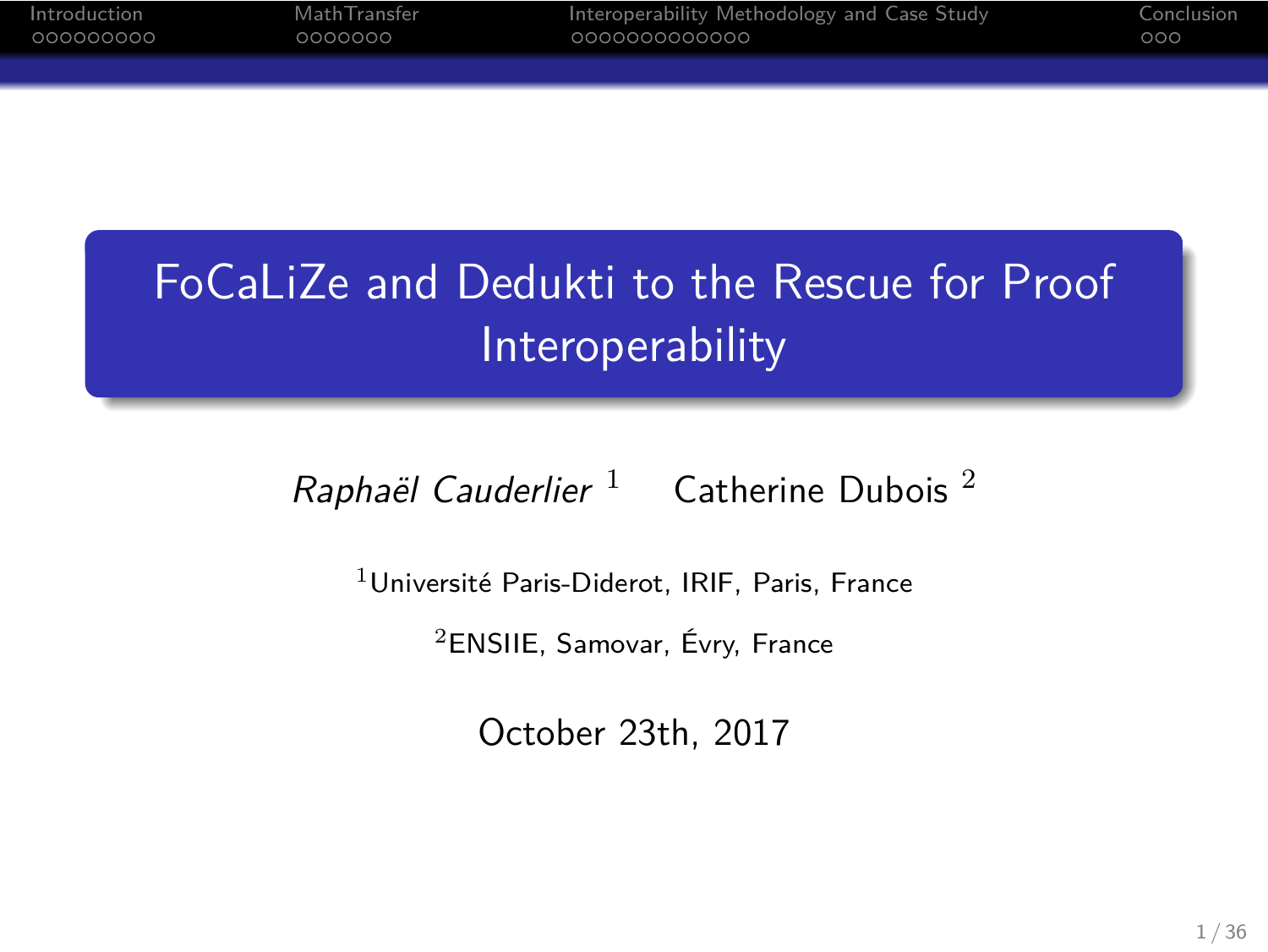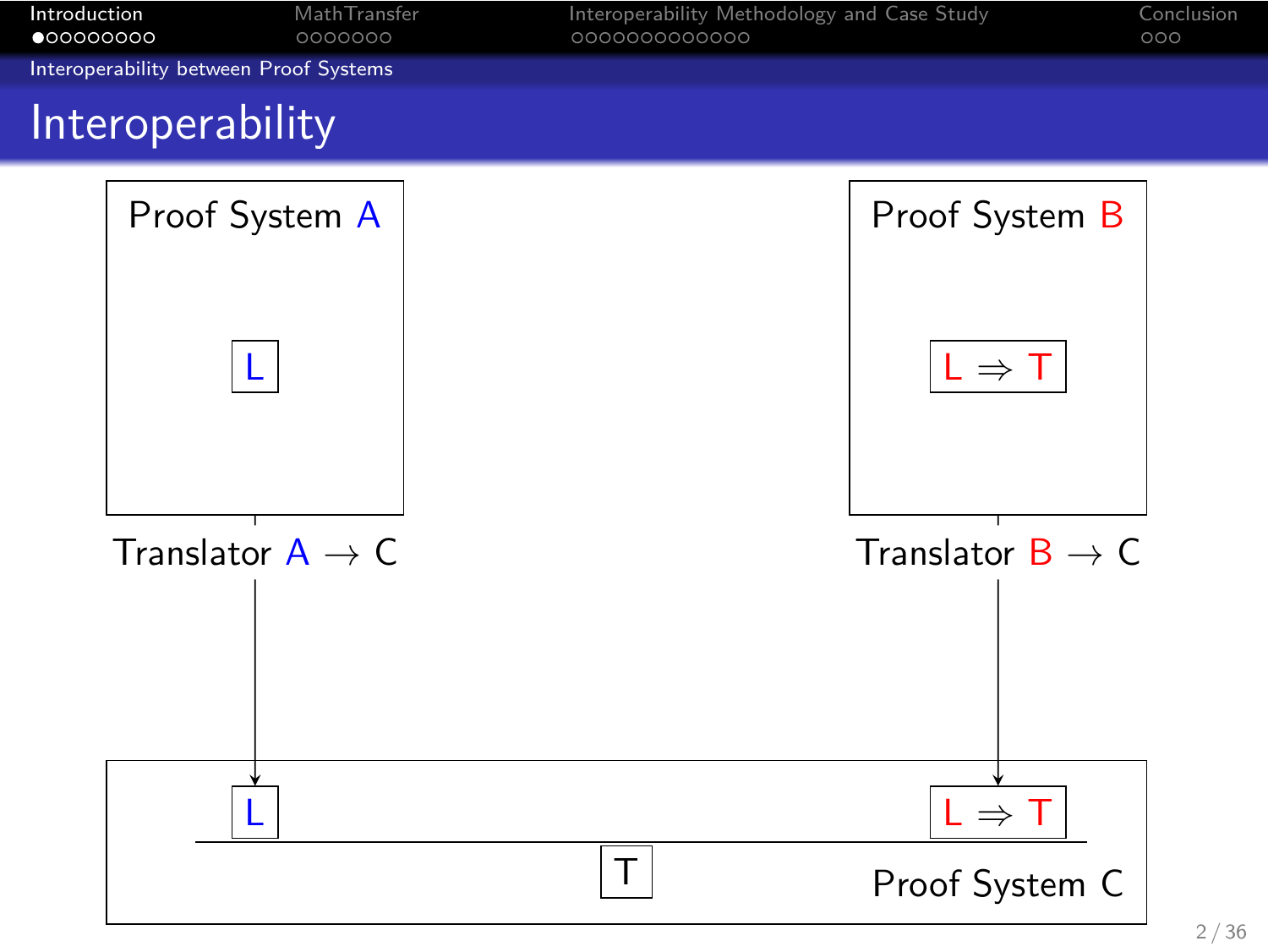

- Proof development is expensive
	- 4-color theorem, Kepler conjecture, Feit-Thomson theorem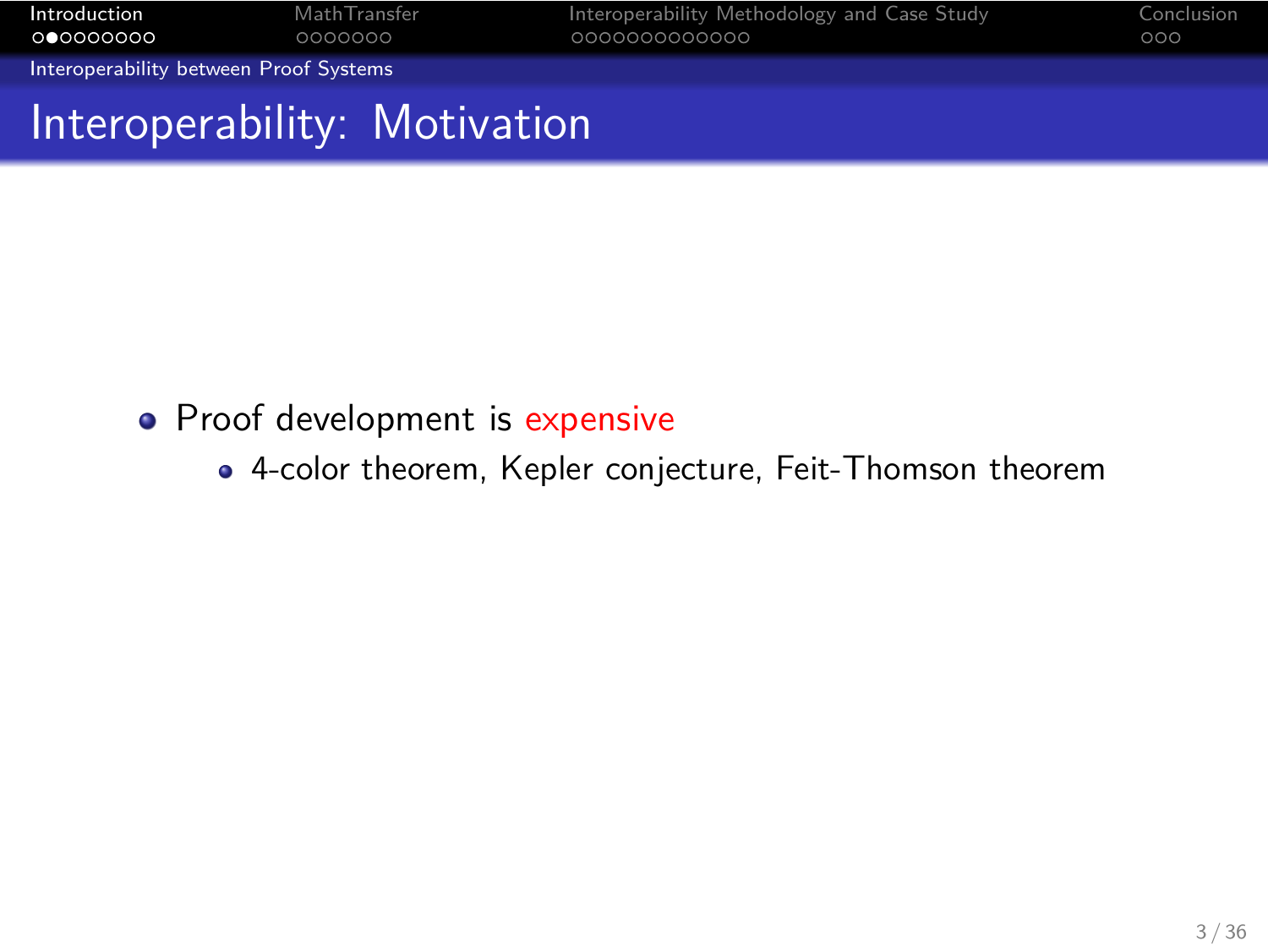#### **Introduction** MathTransfer **Interoperability Methodology and Case Study** Conclusion Interoperability between Proof Systems Interoperability: Motivation

- Proof development is expensive
	- 4-color theorem, Kepler conjecture, Feit-Thomson theorem
- Proof assistants are specializing
	- Counterexamples, proof by reflection, decision procedures, …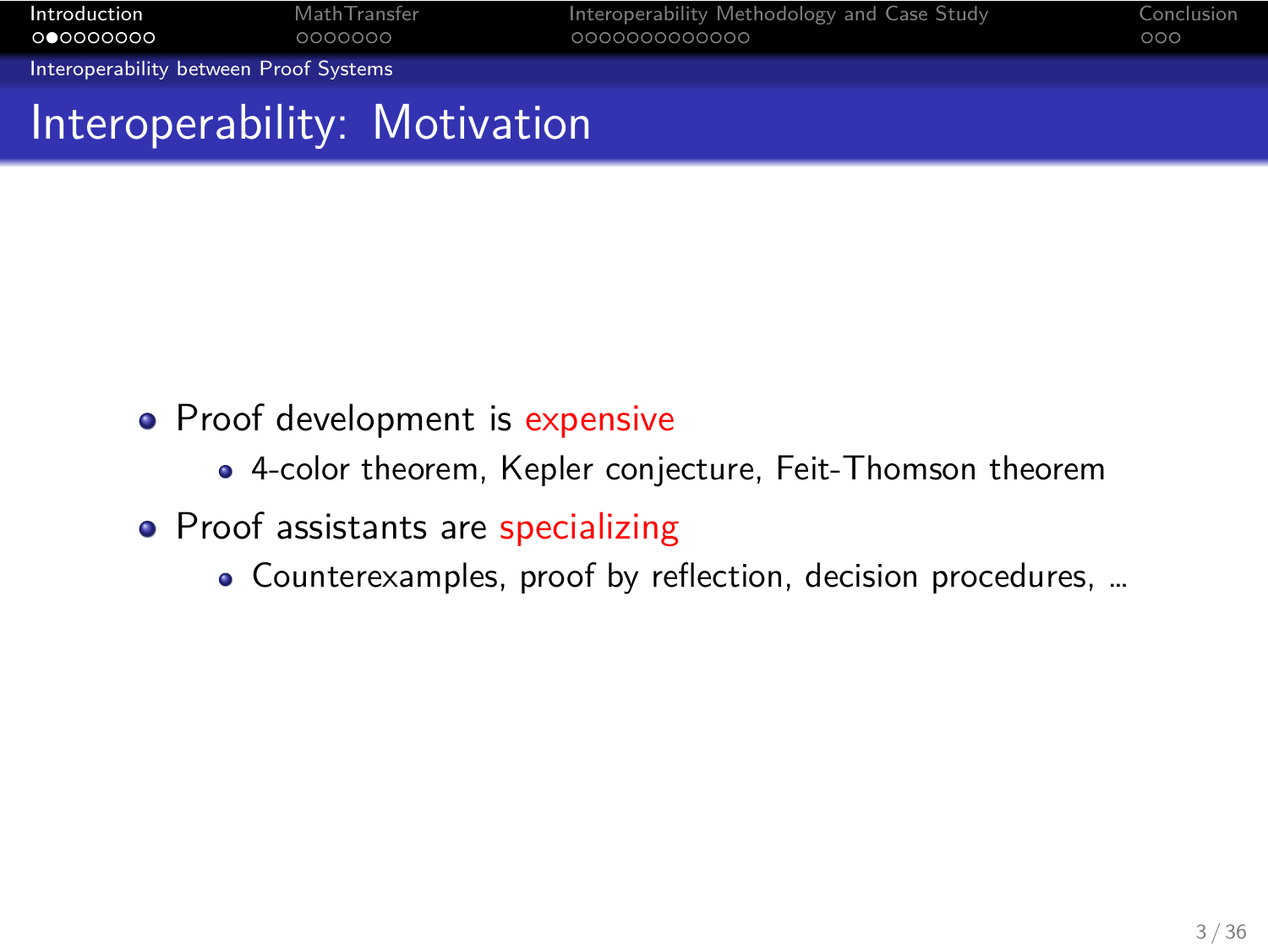

- Logical problem: We need to combine the logics of *A* and *B* in a consistent way.
- Mathematical problem: L and L are not identical Theories such as arithmetic are independently defined in System A and System B. We need to identify similar concepts.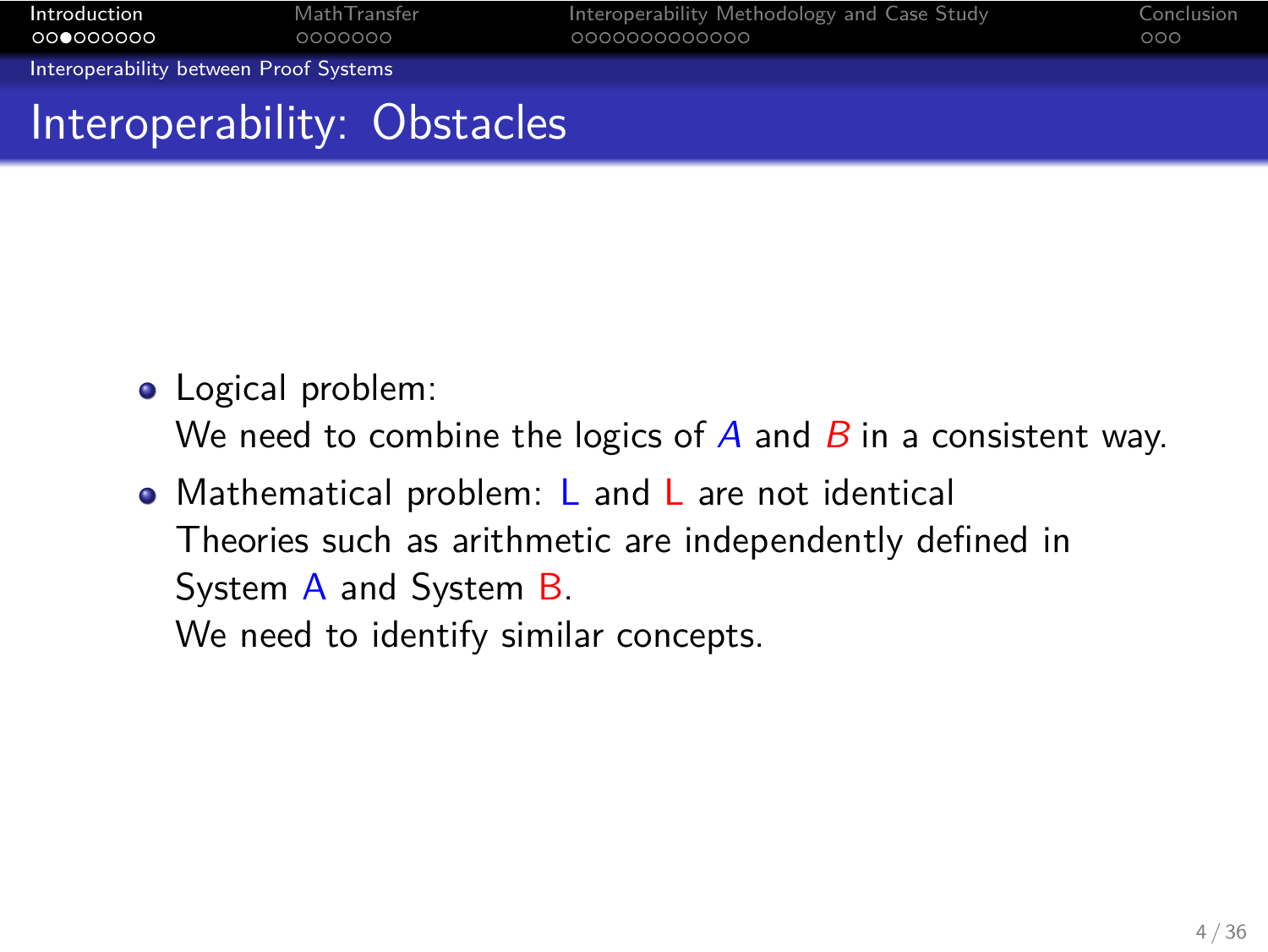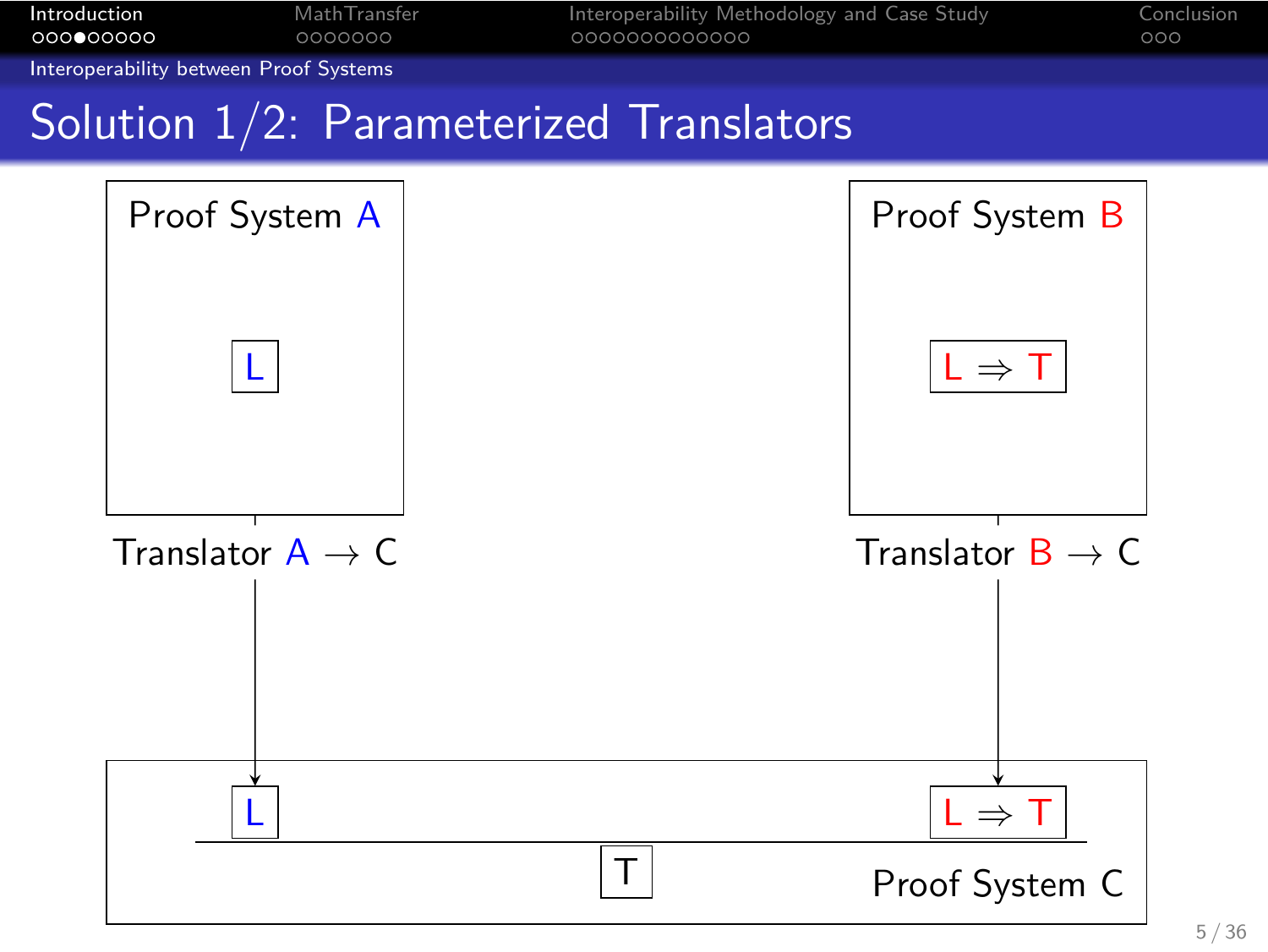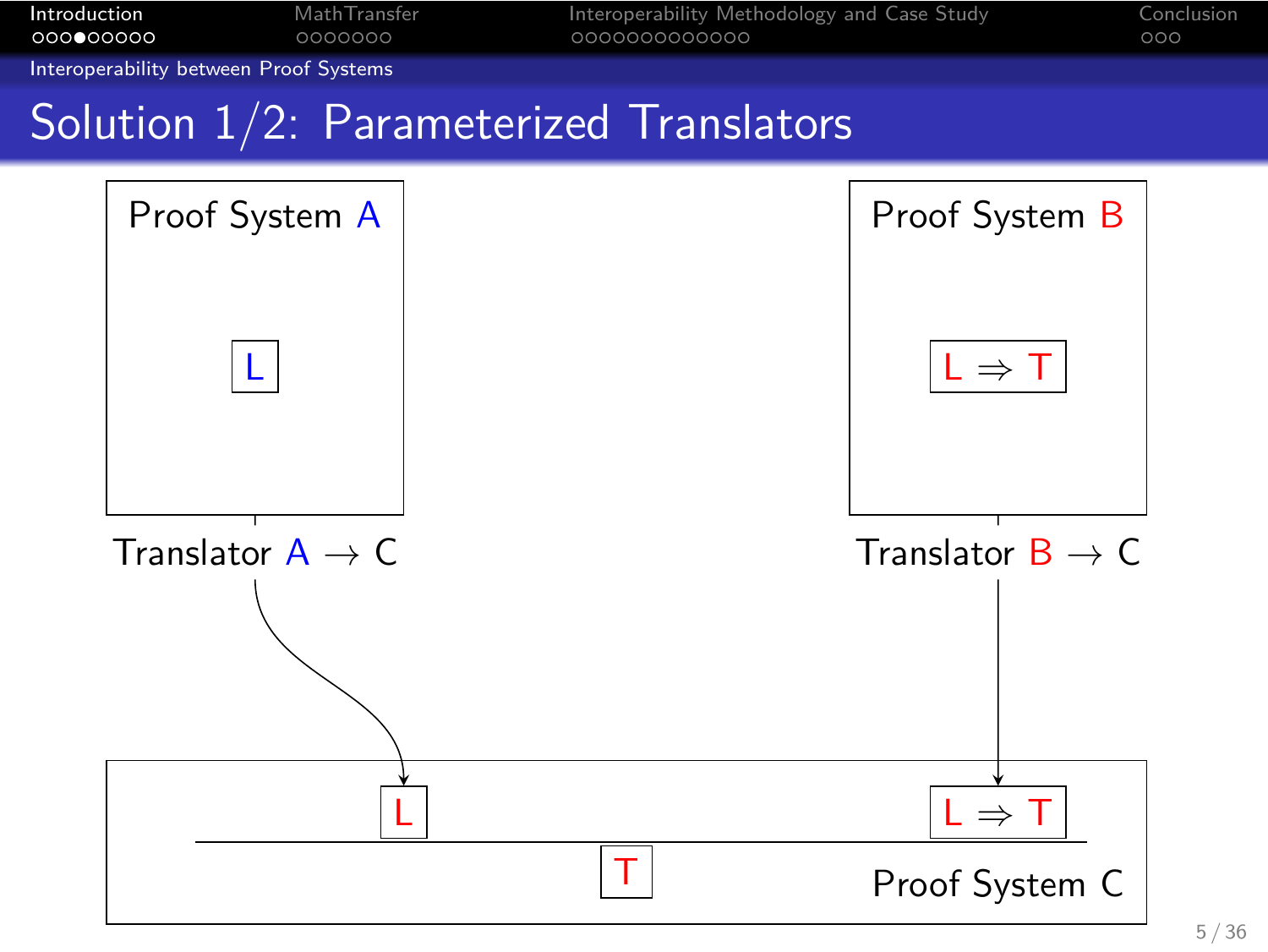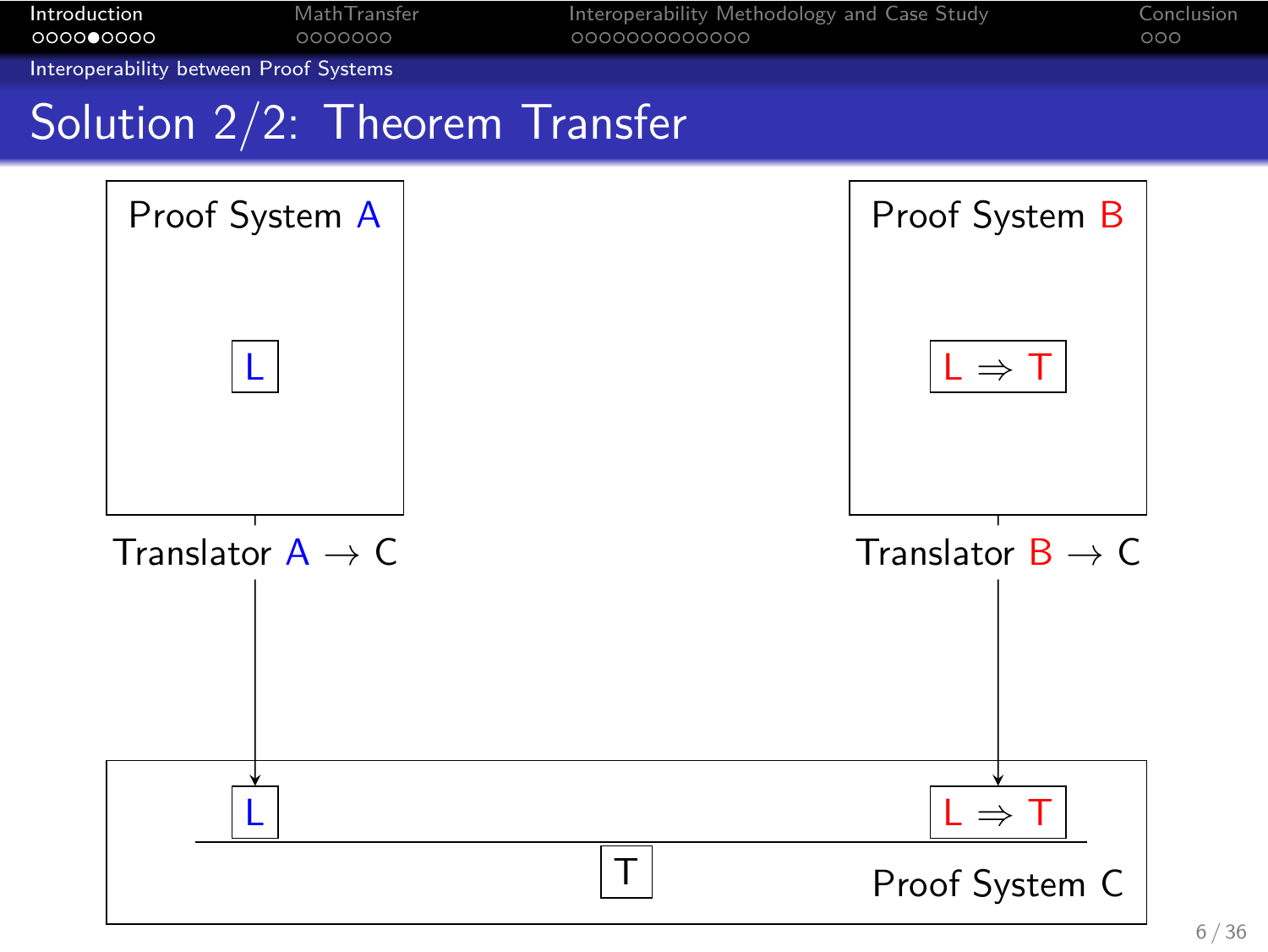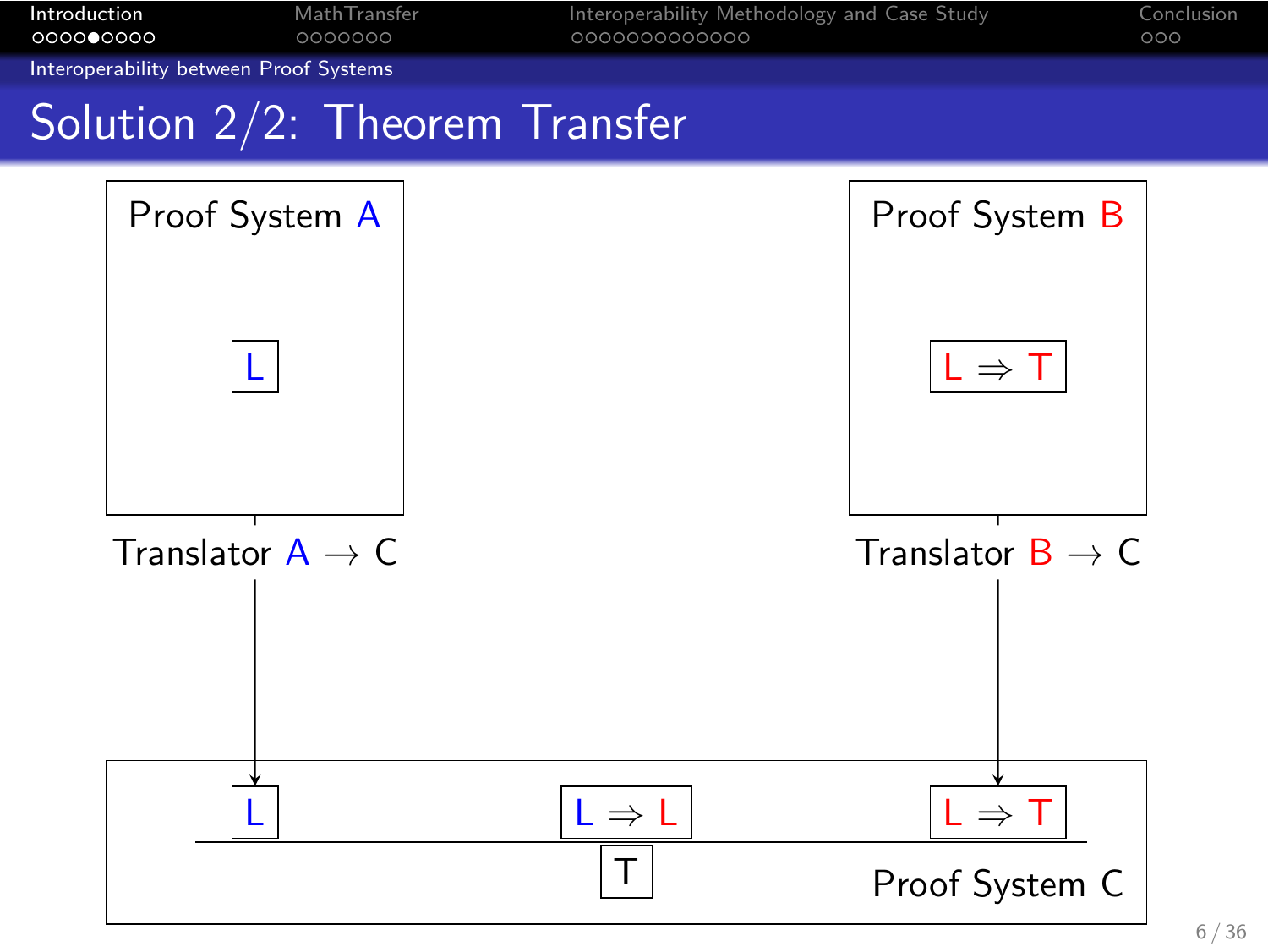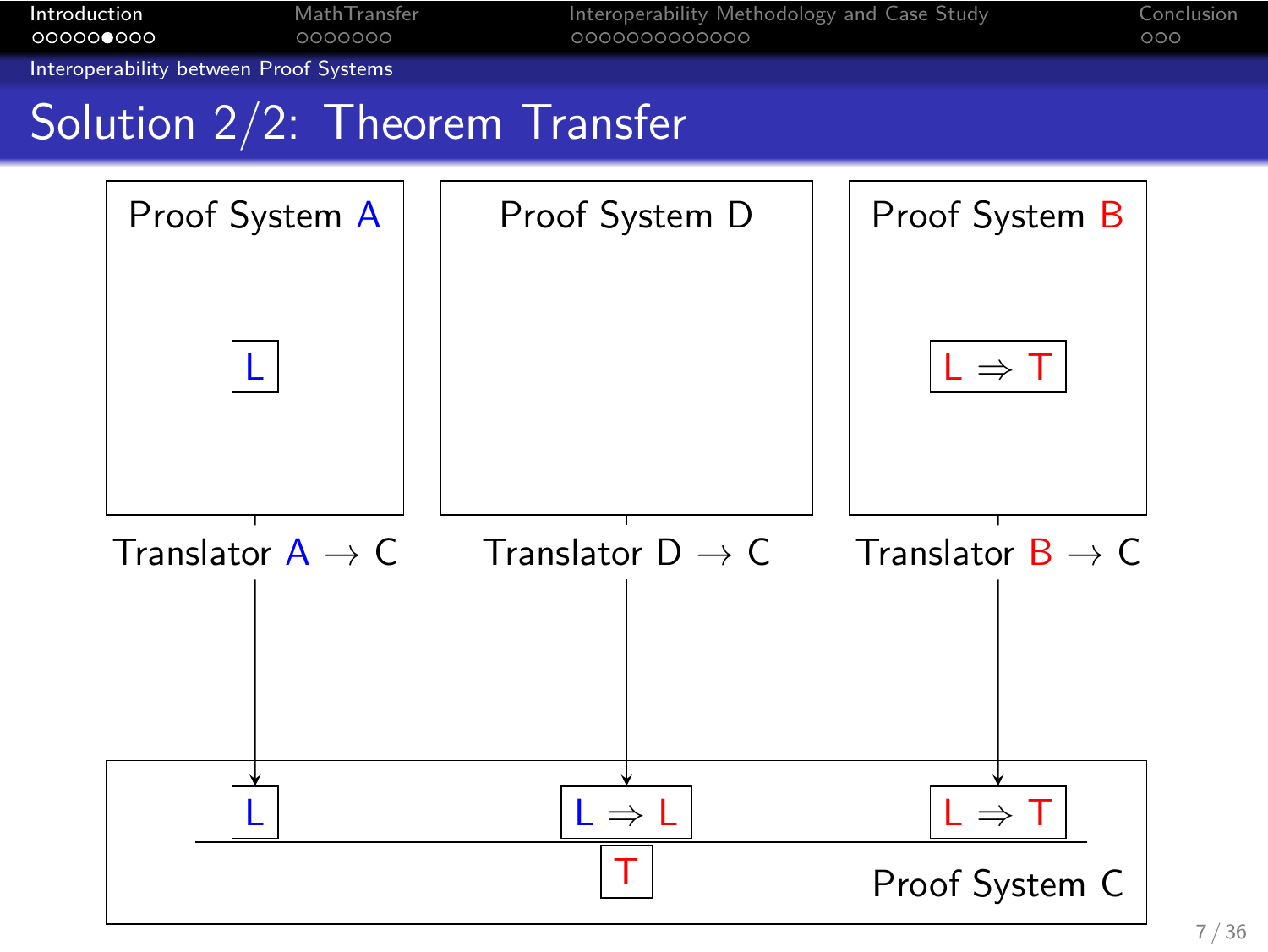#### Introduction MathTransfer Interoperability Methodology and Case Study Conclusion Interoperability between Proof Systems Duplication of Developments

• Solution 1: Parameterized Translators

Identify syntactically Examples:

- Hol Light *→* Coq (Keller, Werner)
- Hol Light *→* Isabelle/HOL (Kaliszyk, Krauss)
- Alignments in MMT (Müller, Rothgang, Liu, Rabe)
- Solution 2: Theorem Transfer Identify mathematically, automate reasoning modulo isomorphism
	- transfer tactic in Isabelle (Huffman, Kuncar)
	- transfer tactic in Coq (Zimmermann, Herbelin)
	- transfer tactic in Dedukti (Cauderlier)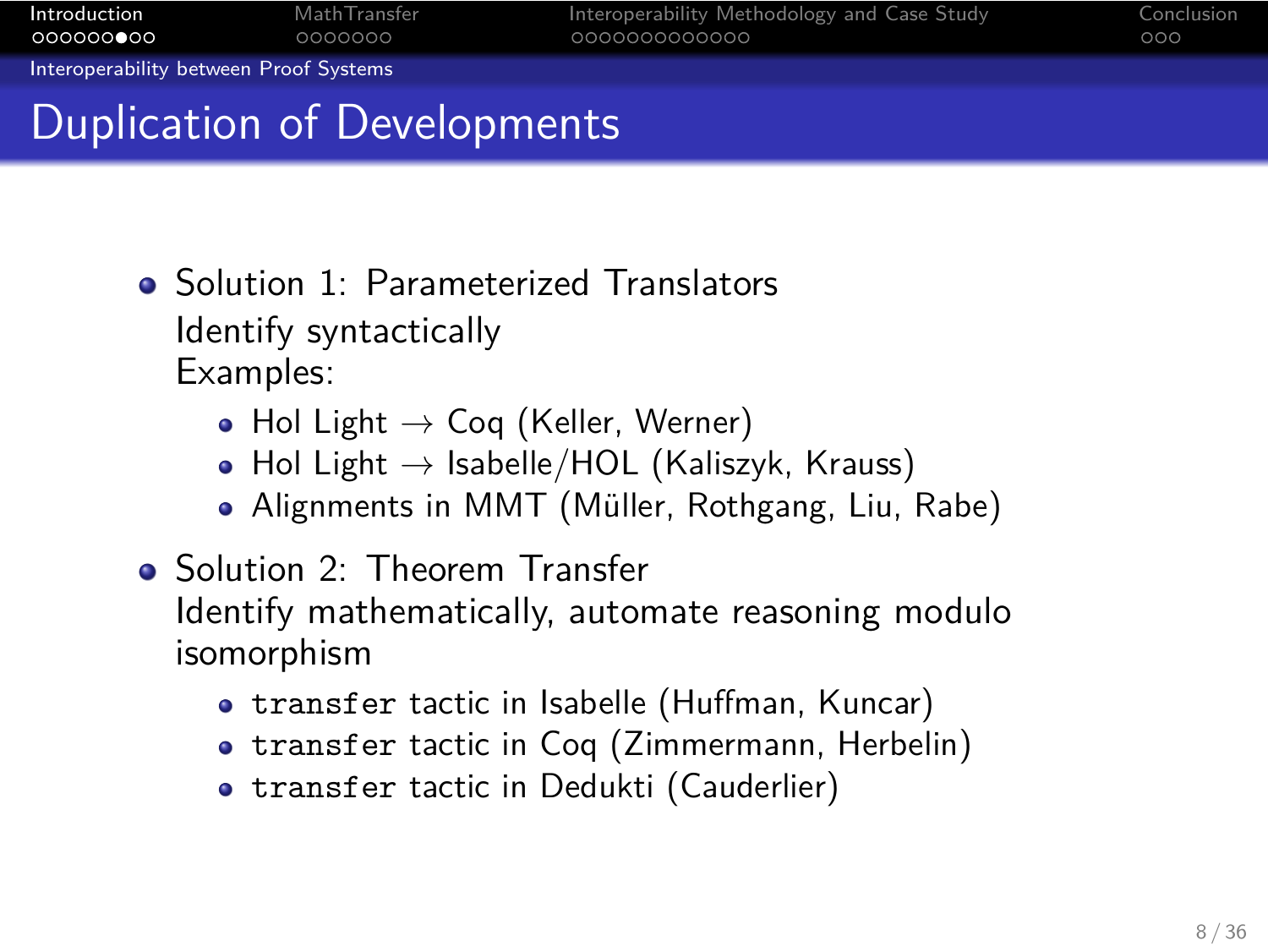

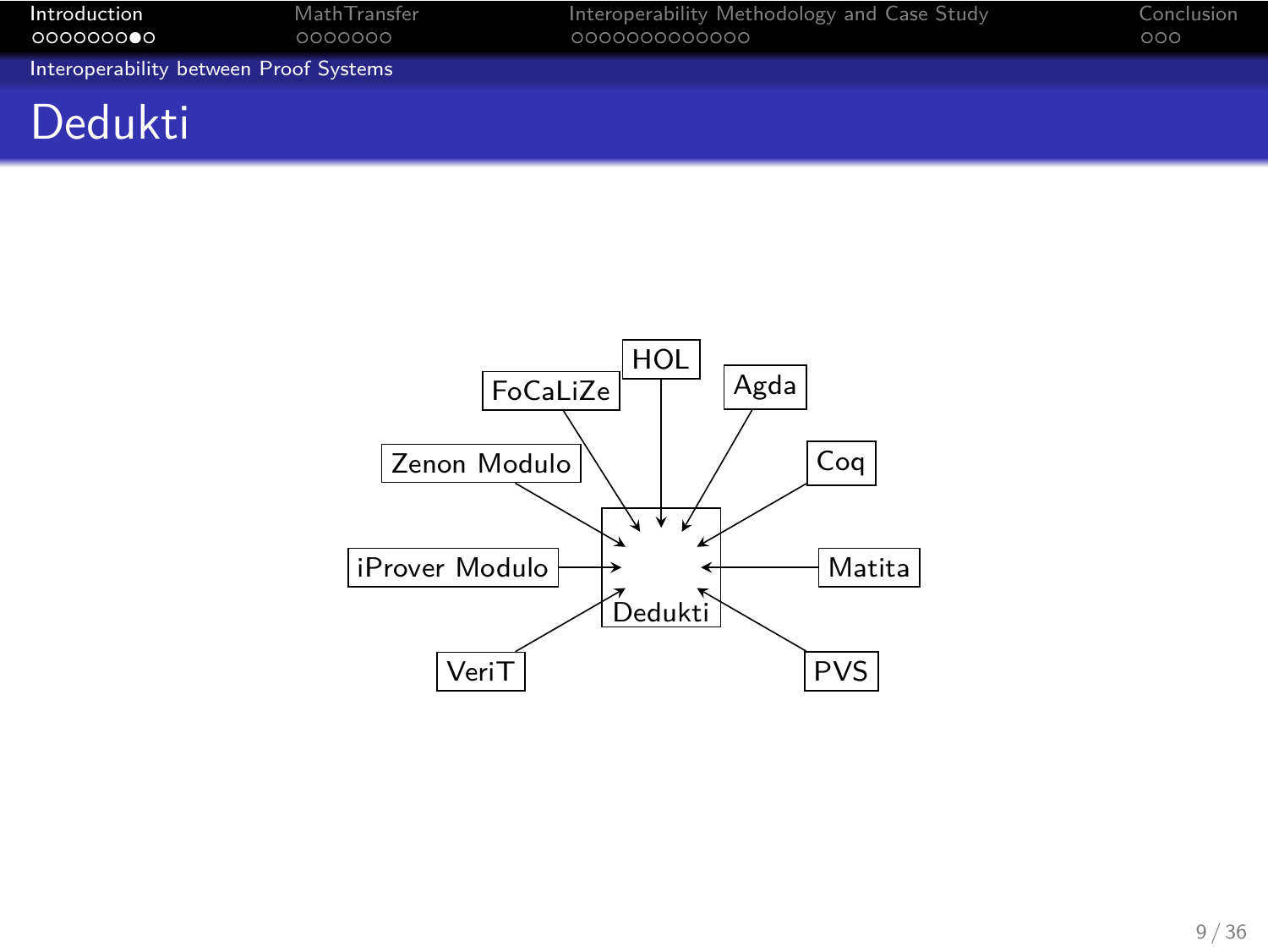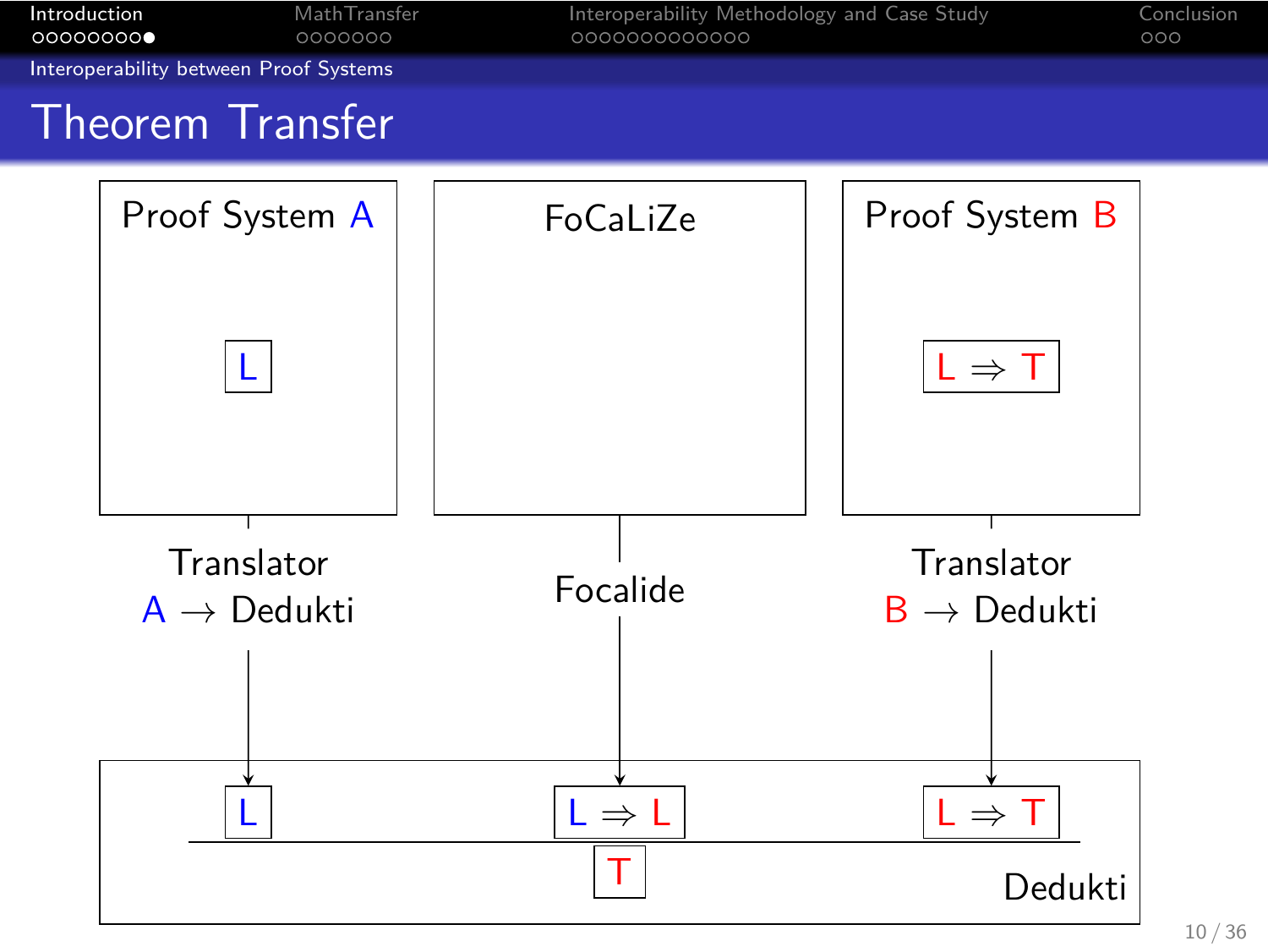Introduction MathTransfer Interoperability Methodology and Case Study Conclusion **Outline** 



2 Interoperability Methodology and Case Study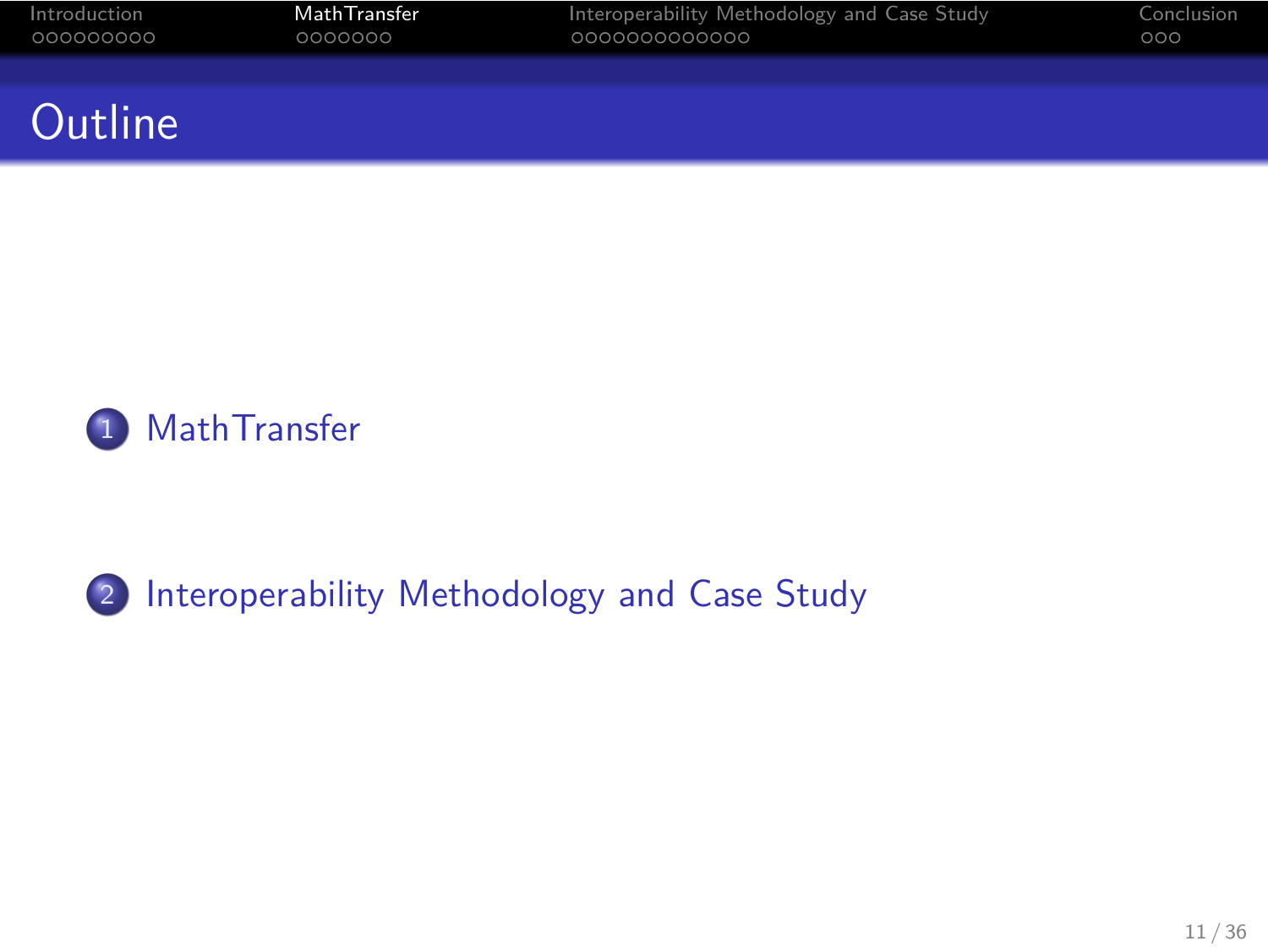Introduction MathTransfer Interoperability Methodology and Case Study Conclusion **Outline** 



2 Interoperability Methodology and Case Study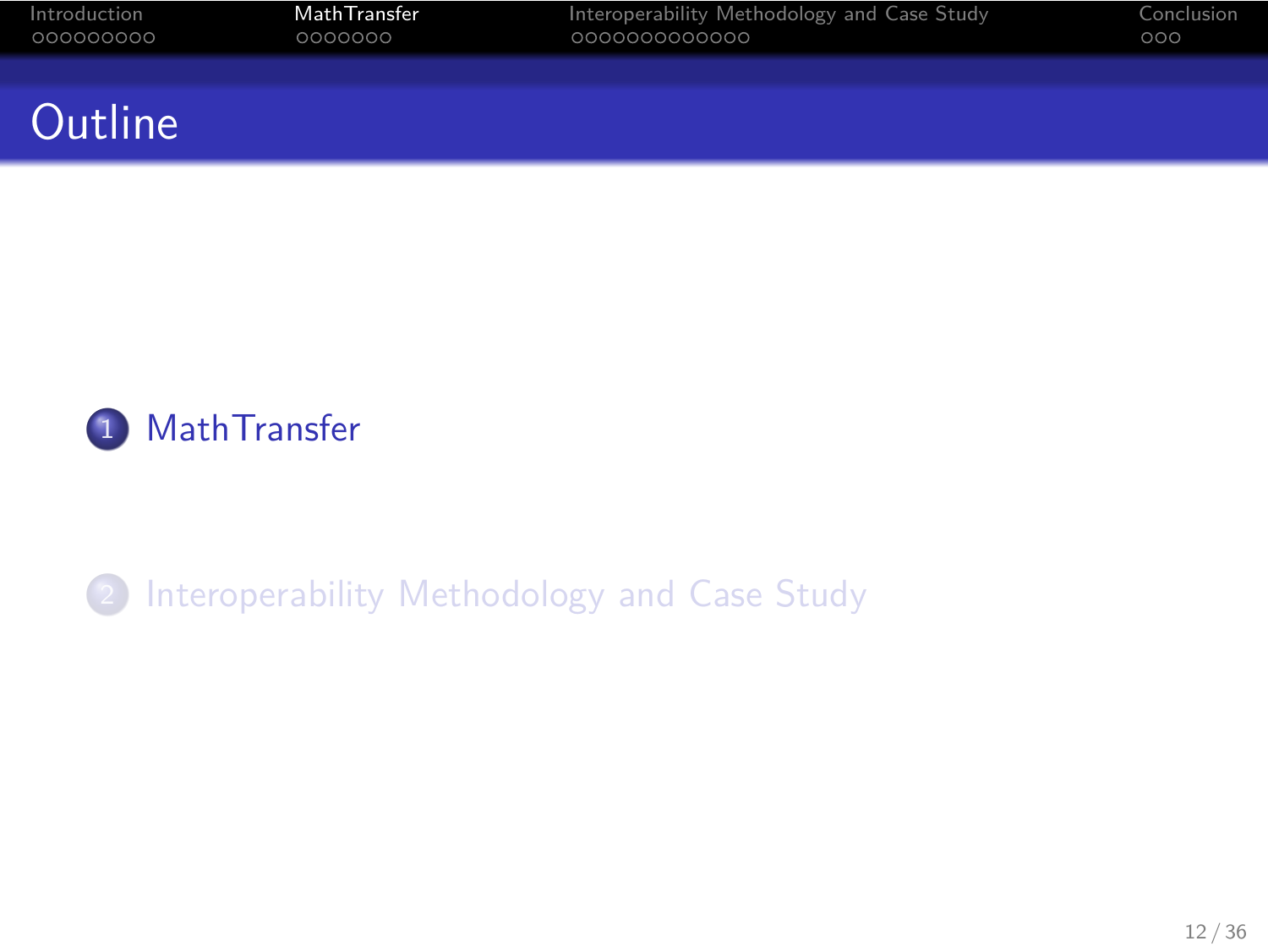

MathTransfer is a FoCaLiZe library of transfer theorems about natural number arithmetic. https://gitlab.math.univ-paris-diderot.fr/cauderlier/ math\_transfer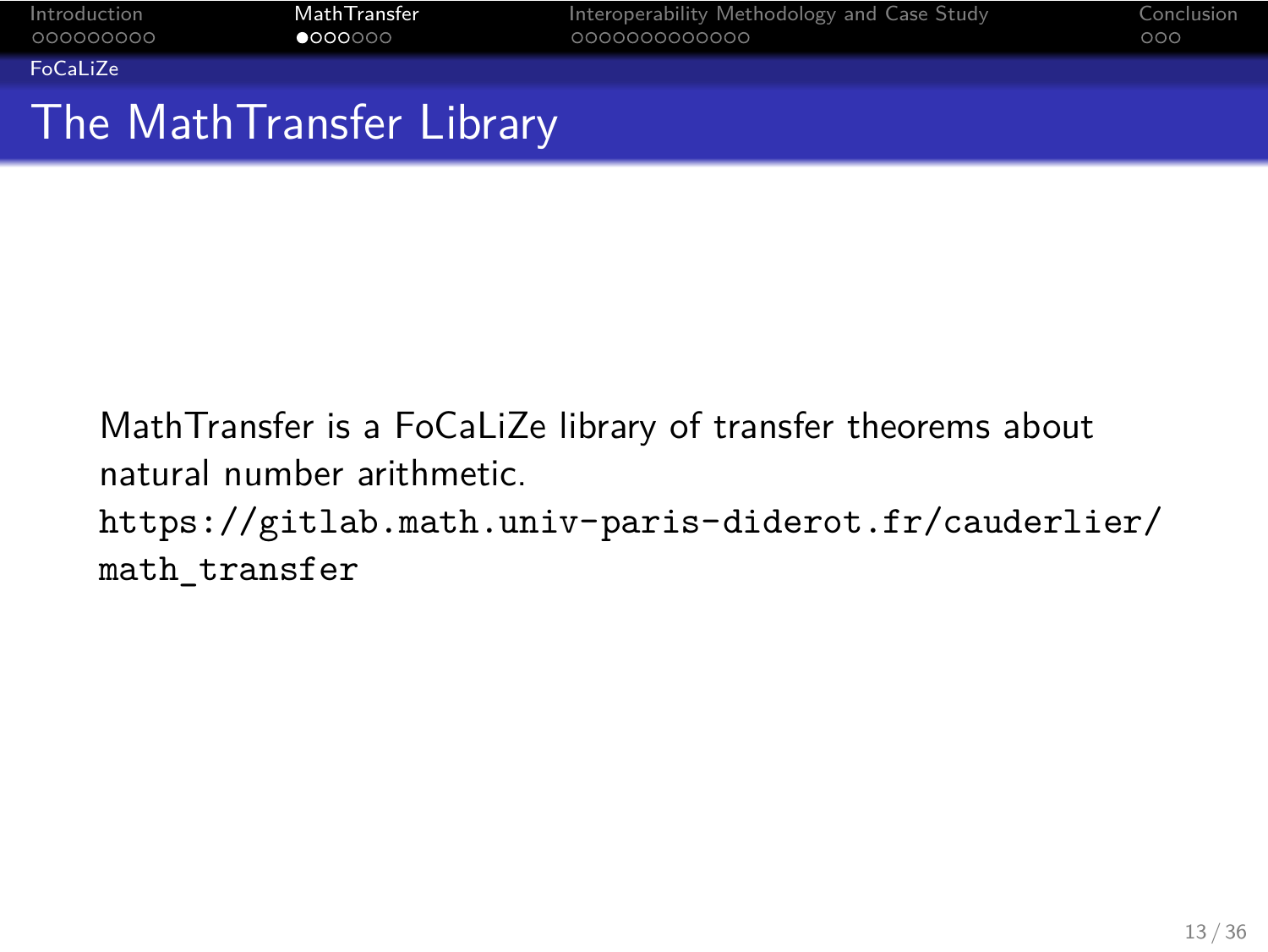

- Development of formally verified programs (ML)
- **•** First-order specifications (Poly-FOL)
- **·** Declarative proof language
- Integration of automated theorem provers (Zenon and Zenon Modulo)
- Modularity by object-oriented mechanisms
- Parameterized translators to Ocaml, Coq, and Dedukti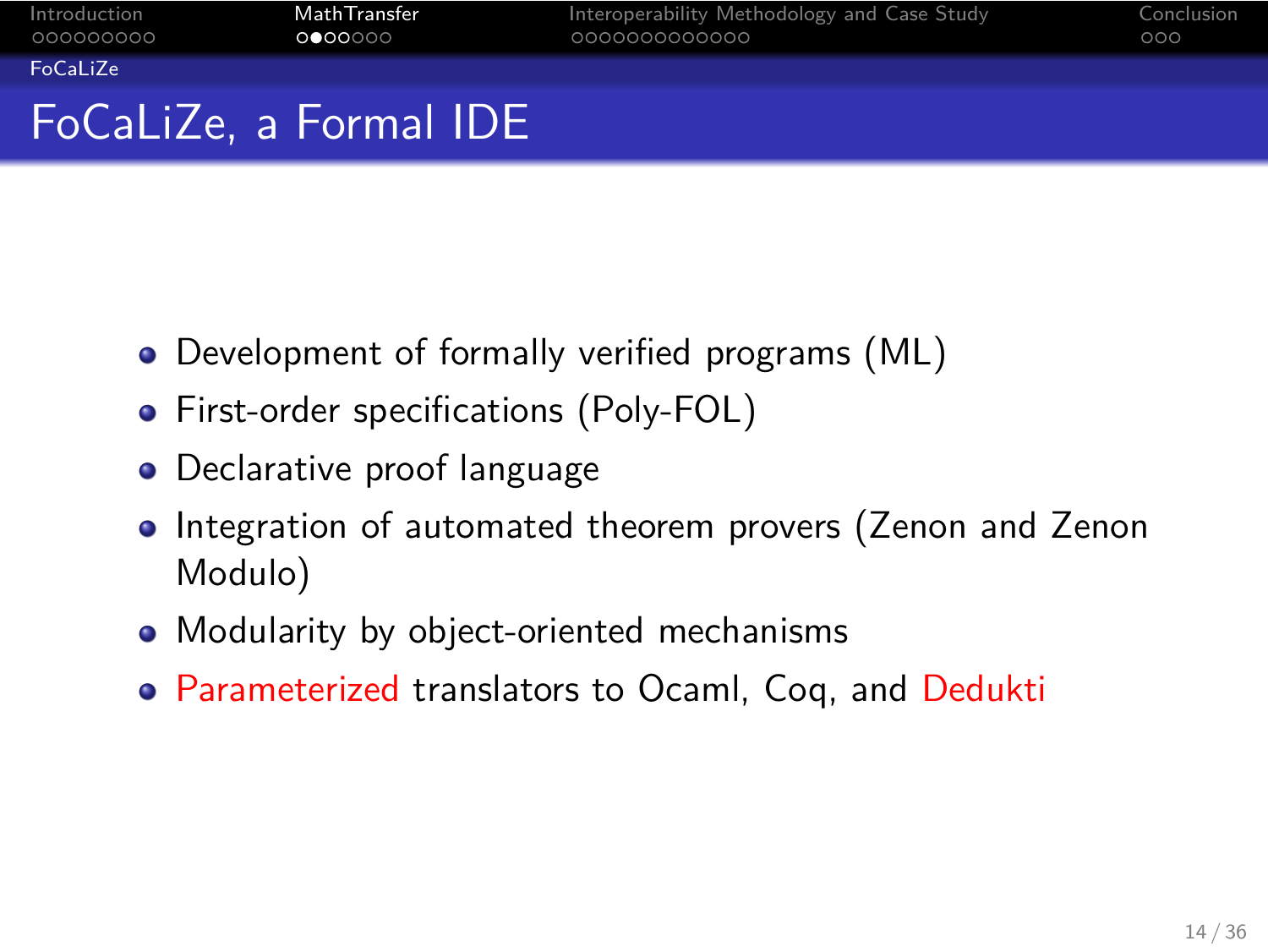

- Species contain *methods* acting on the *representation* type of the species
- The representation is written Self inside the species
- Methods are either *computational* or *logical*
- Methods are either *declared* or *defined*
	- $\bullet$  Declared computational = function/predicate symbol
	- $\bullet$  Declared logical  $=$  axiom
	- $\bullet$  Defined logical = theorem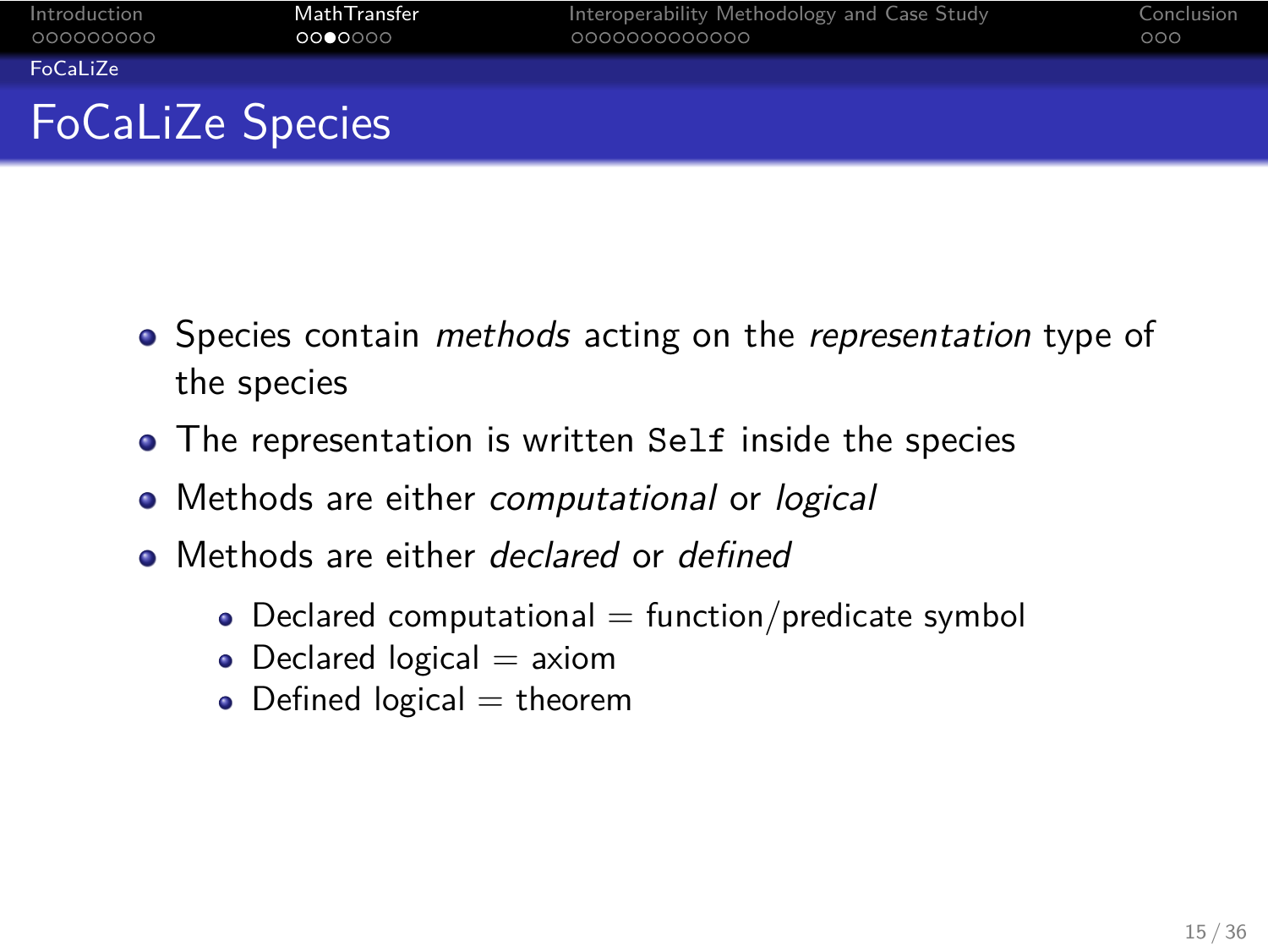| Introduction<br>000000000 | Math Transfer<br>0000000 | Interoperability Methodology and Case Study<br>0000000000000 | Conclusion<br>000 |
|---------------------------|--------------------------|--------------------------------------------------------------|-------------------|
| FoCaLiZe                  |                          |                                                              |                   |
| <b>Modularity</b>         |                          |                                                              |                   |

- Species are extended by (multiple) inheritance
- During inheritance, we can
	- add new methods
	- define declared methods
	- define the representation
- A species is *complete* if its representation and all its methods are defined
- Complete species can be *instantiated* into *collections*
	- Translated as toplevel definitions and theorems
	- Used to parameterize other species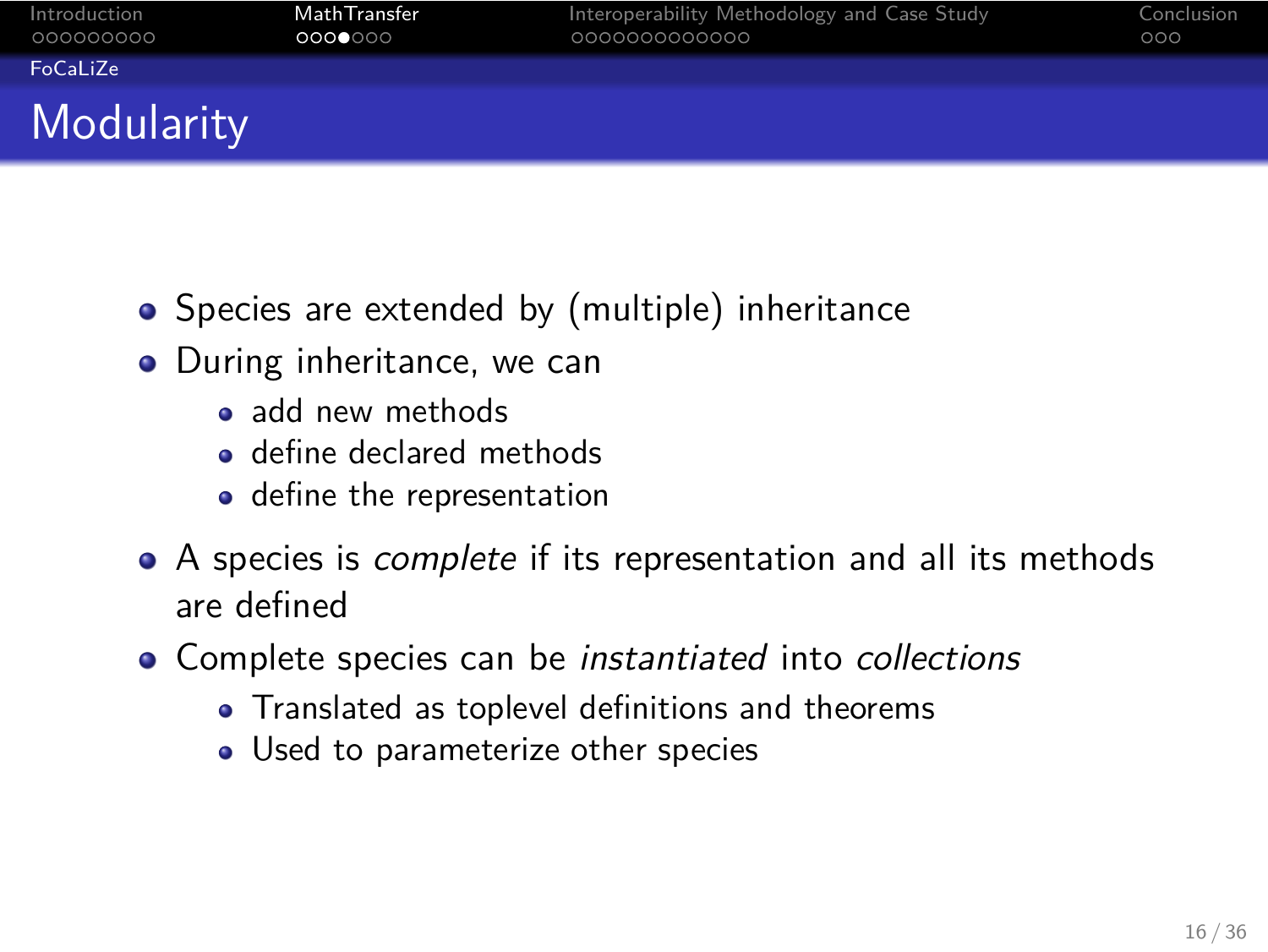

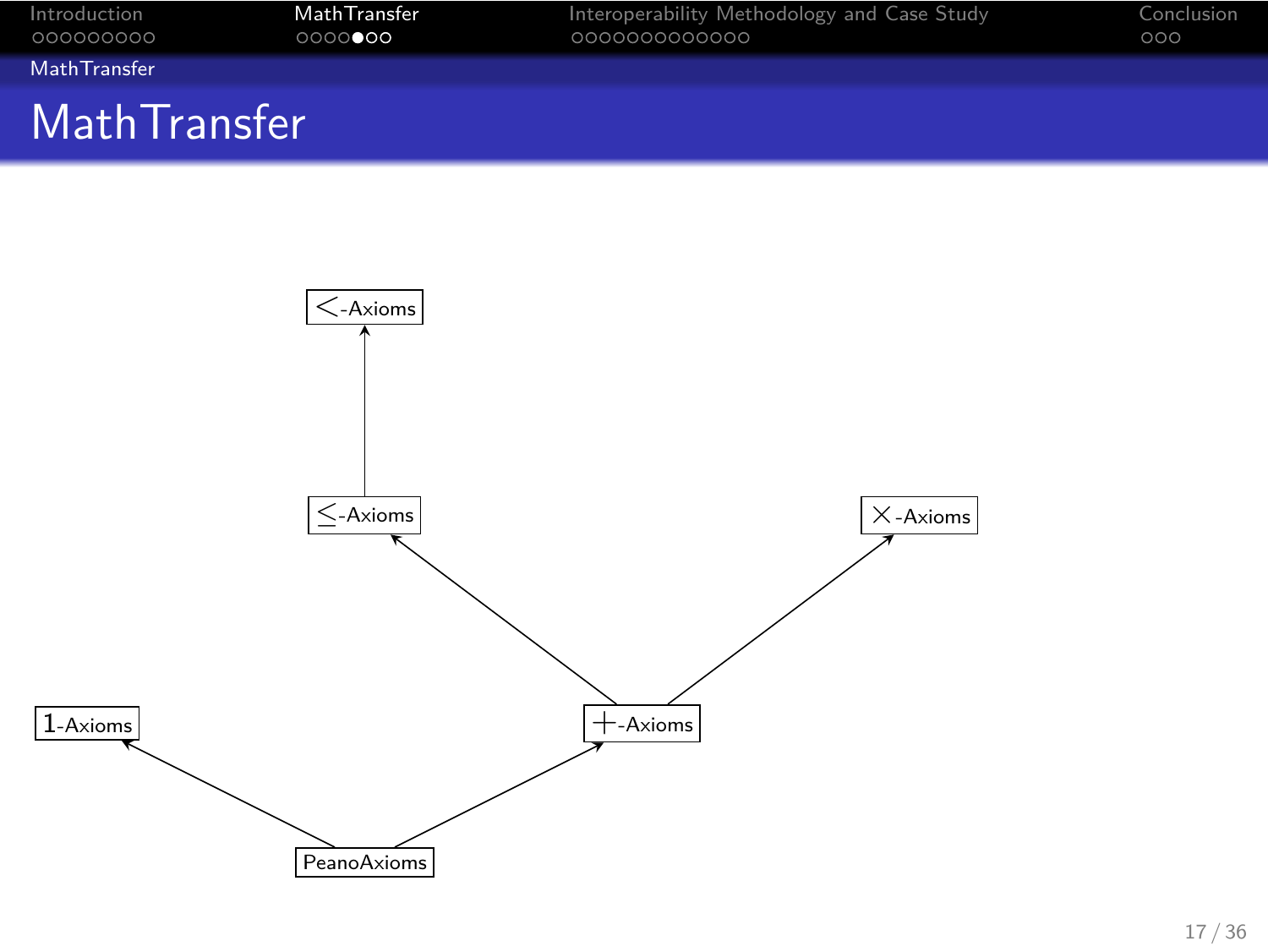

Introduction MathTransfer Interoperability Methodology and Case Study Conclusion

Introduction<br>000000000<br>**MathTransfer**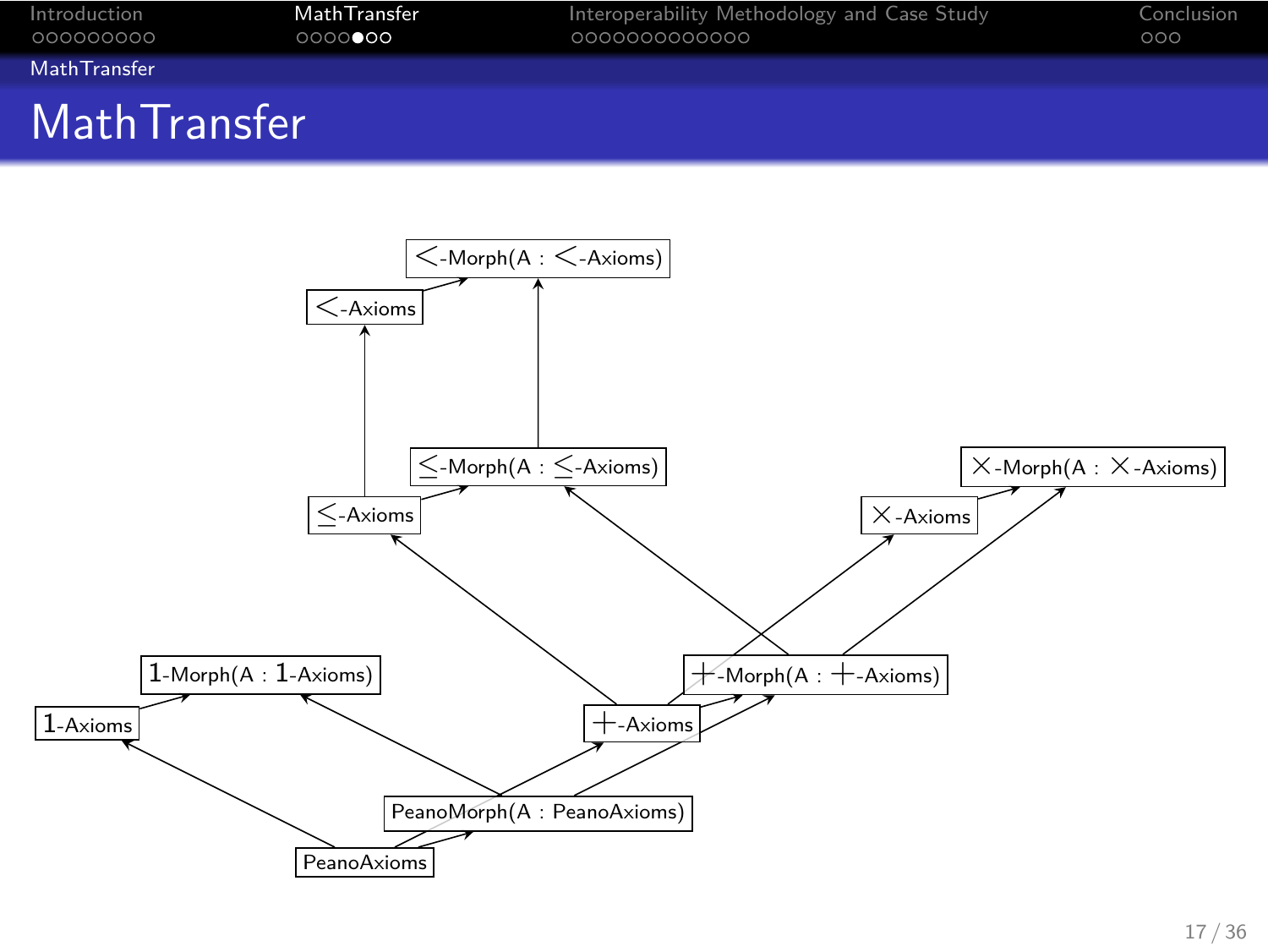

Introduction MathTransfer Interoperability Methodology and Case Study Conclusion

# MathTransfer

Introduction<br>000000000<br>**MathTransfer** 

PeanoAxioms

PeanoMorph(A : PeanoAxioms)

 $1-Axioms$  +-Axioms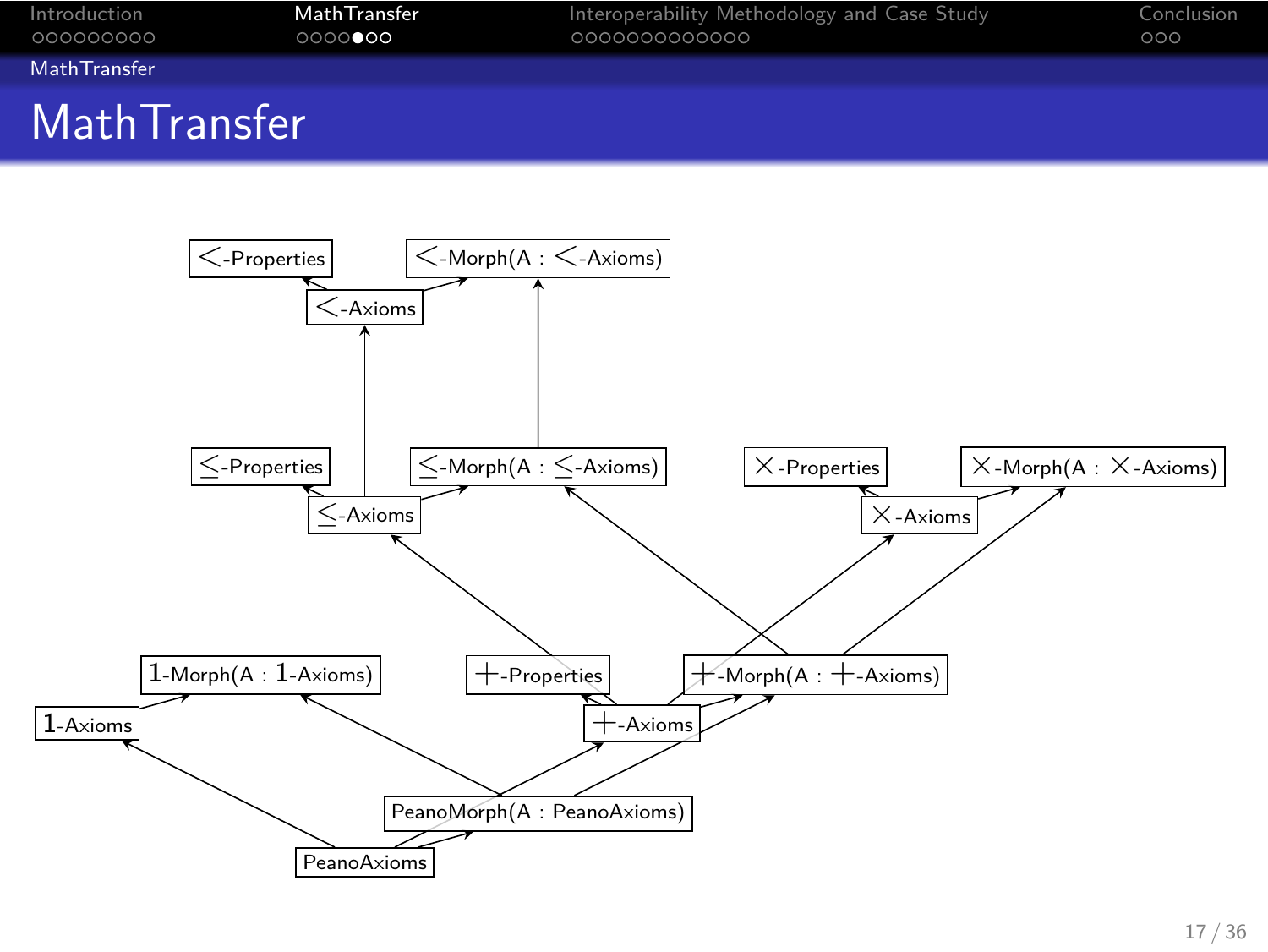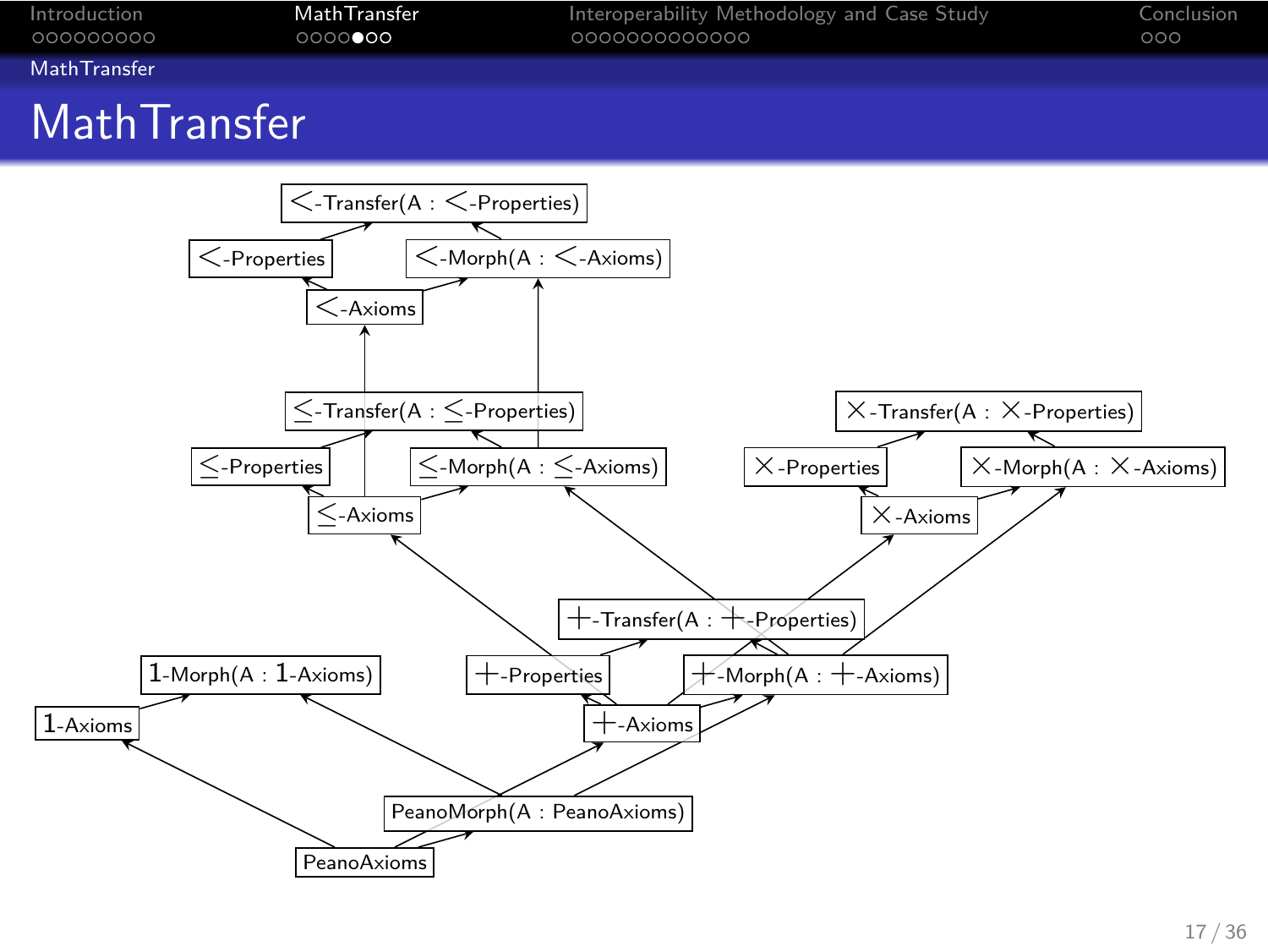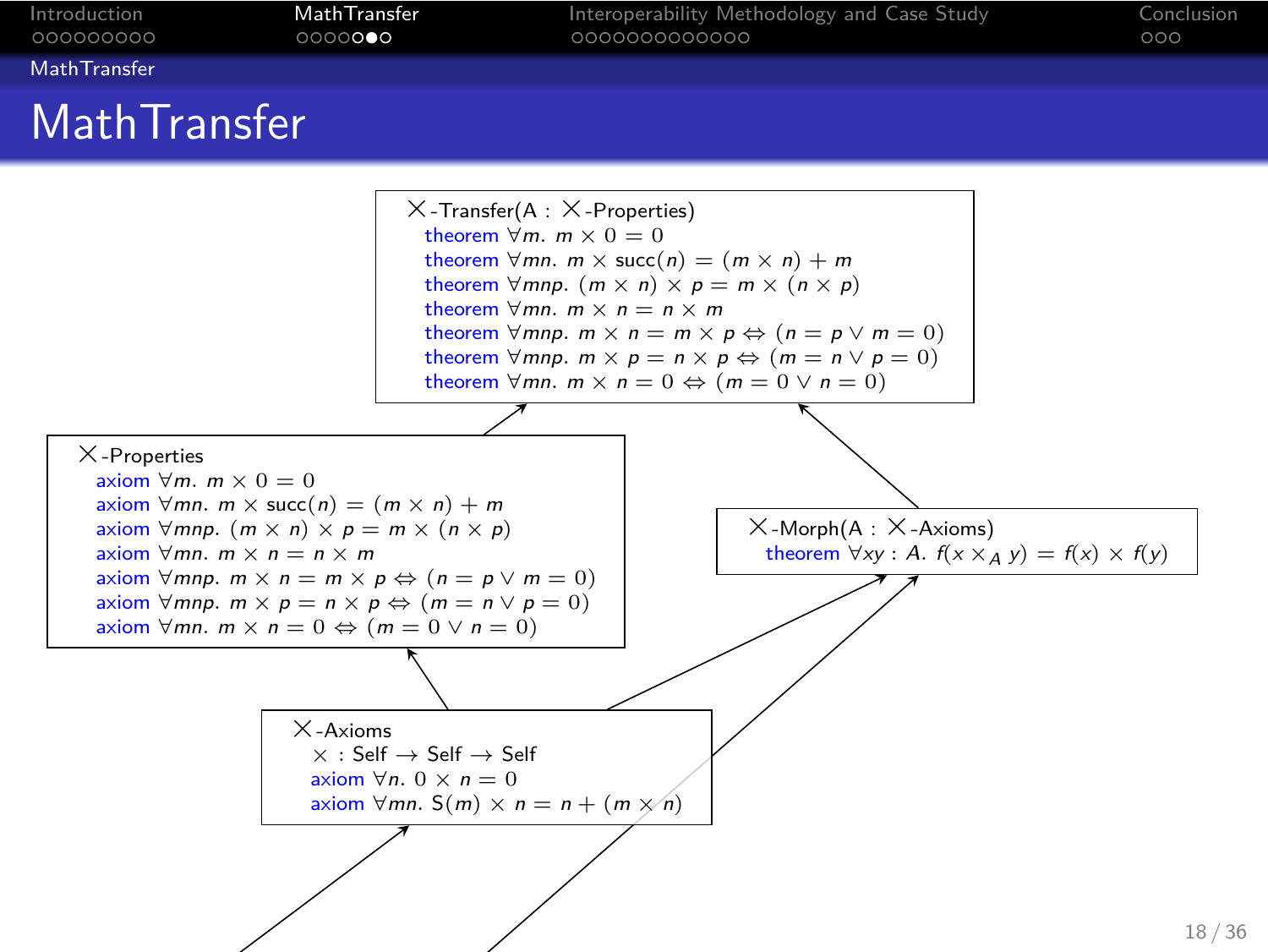

- 11 operations (0, S, 1, bit0, bit1, pred, +, *×*, *≤*, -, <)
- 84 transfer theorems
- 69 species
- 1771 lines, 74KB
- 1.7MB generated Dedukti code (71% from Zenon Modulo and the transfer tactic)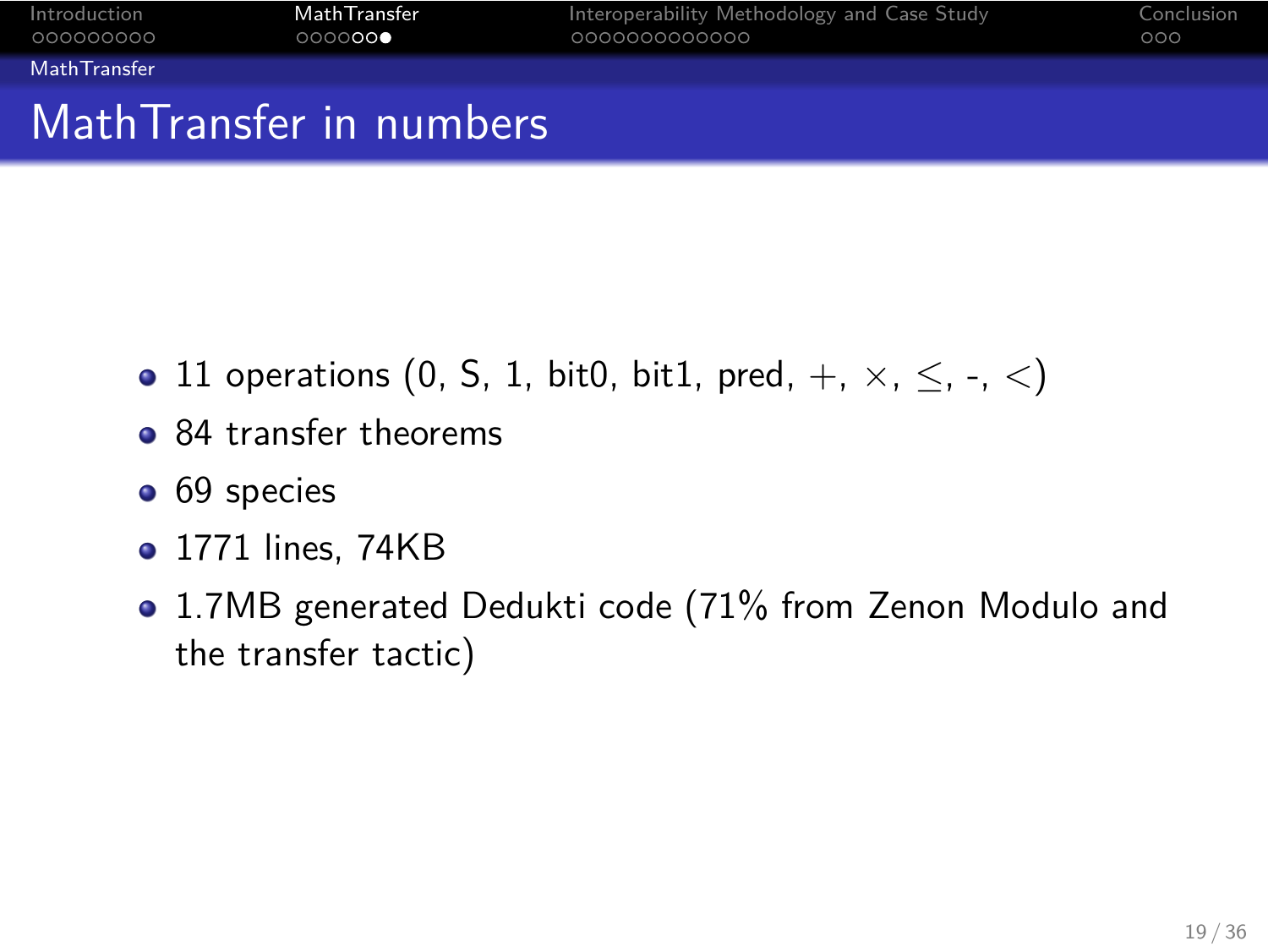Introduction MathTransfer Interoperability Methodology and Case Study Conclusion **Outline** 



2 Interoperability Methodology and Case Study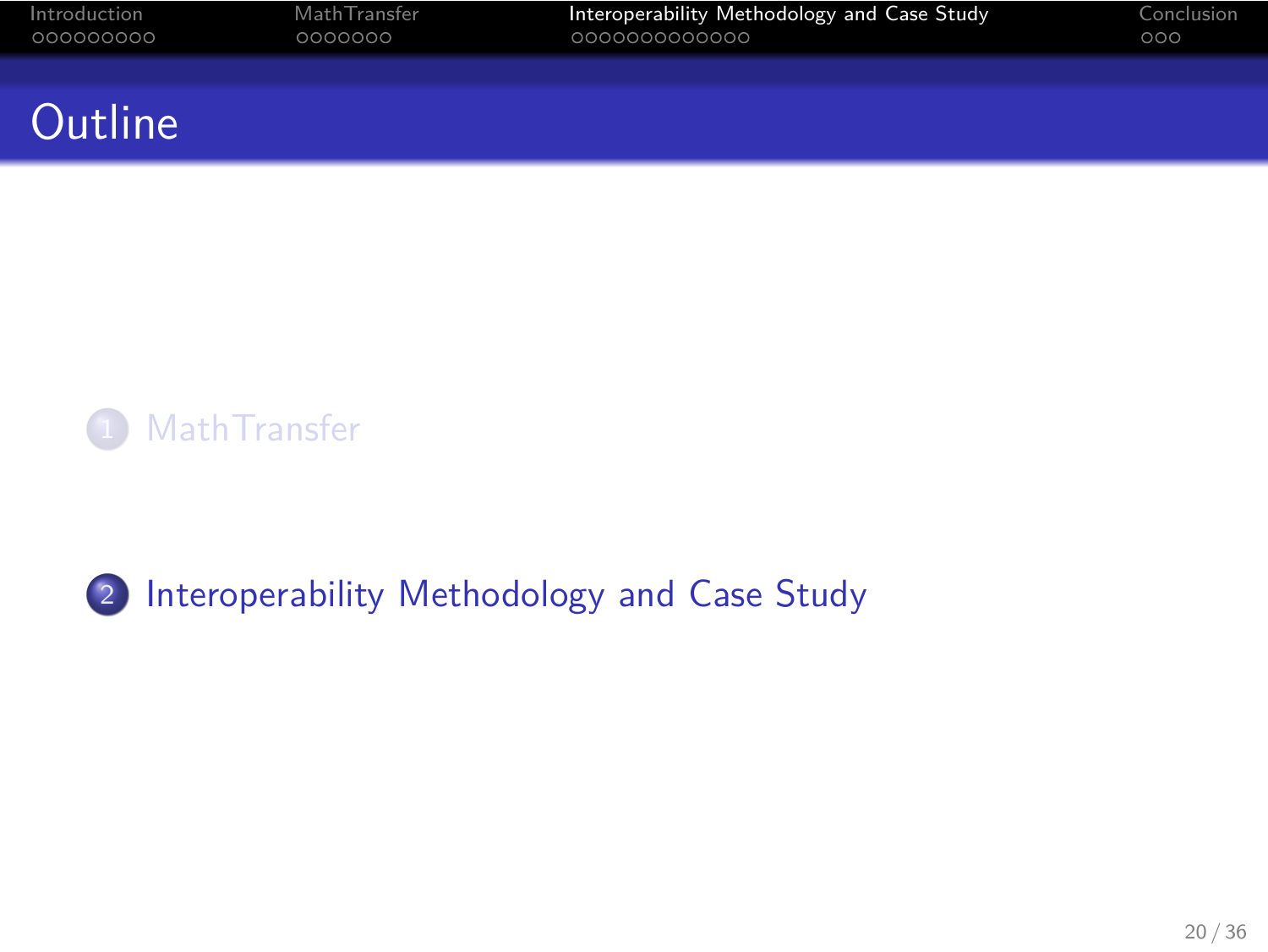

- $\circ$  A = HOL (OpenTheory)
- $\bullet$  B = Coq
- $\bullet$  T = correctness of the Sieve of Eratosthenes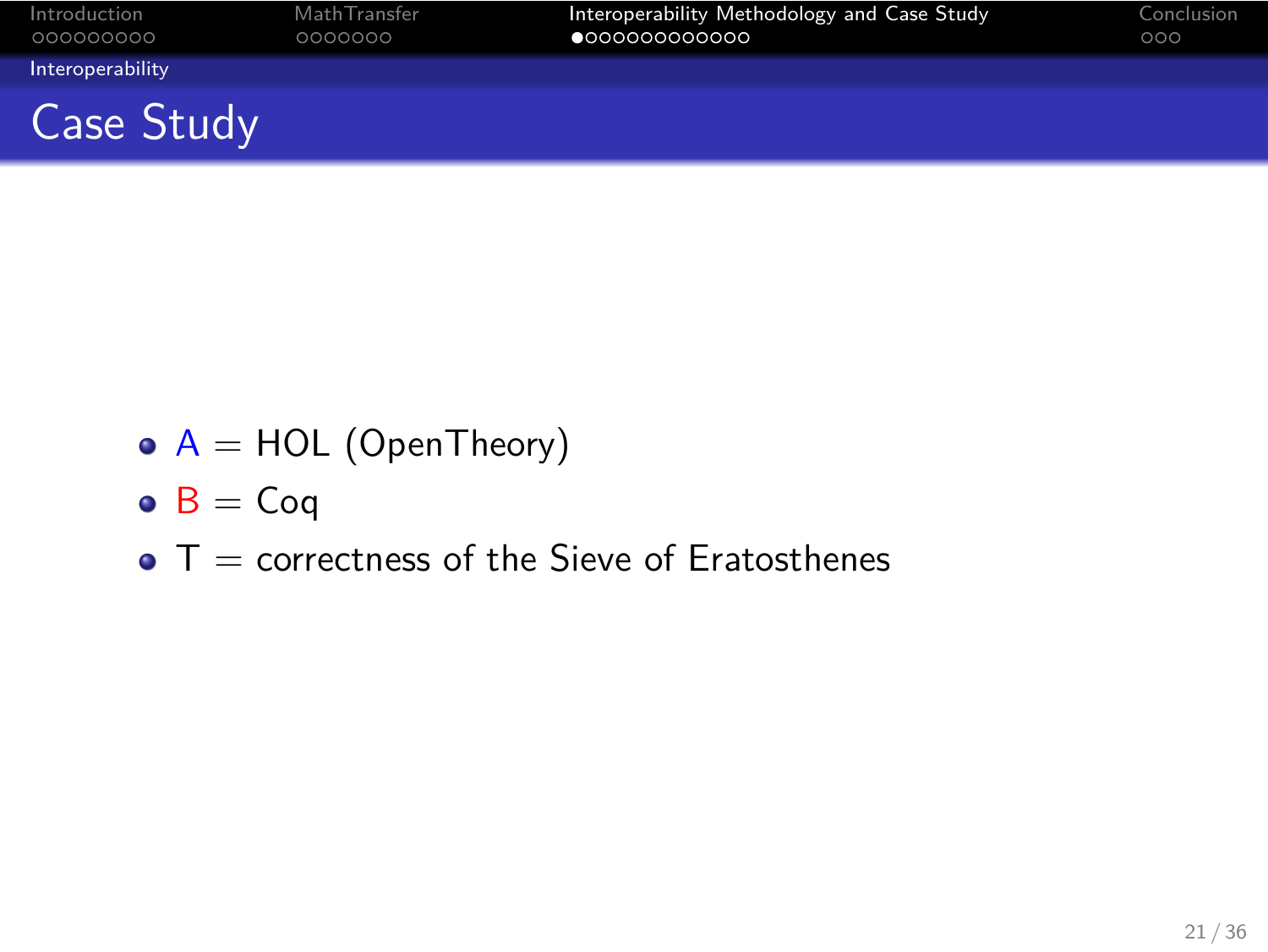| Introduction<br>Math Transfer<br>0000000<br>000000000 |            | Interoperability Methodology and Case Study<br>000000000000 |     |  |
|-------------------------------------------------------|------------|-------------------------------------------------------------|-----|--|
| Interoperability                                      |            |                                                             |     |  |
| <b>Start</b>                                          |            |                                                             |     |  |
|                                                       | OpenTheory | FoCaLiZe<br>MathTransfer                                    | Coq |  |

|  | Dedukti |
|--|---------|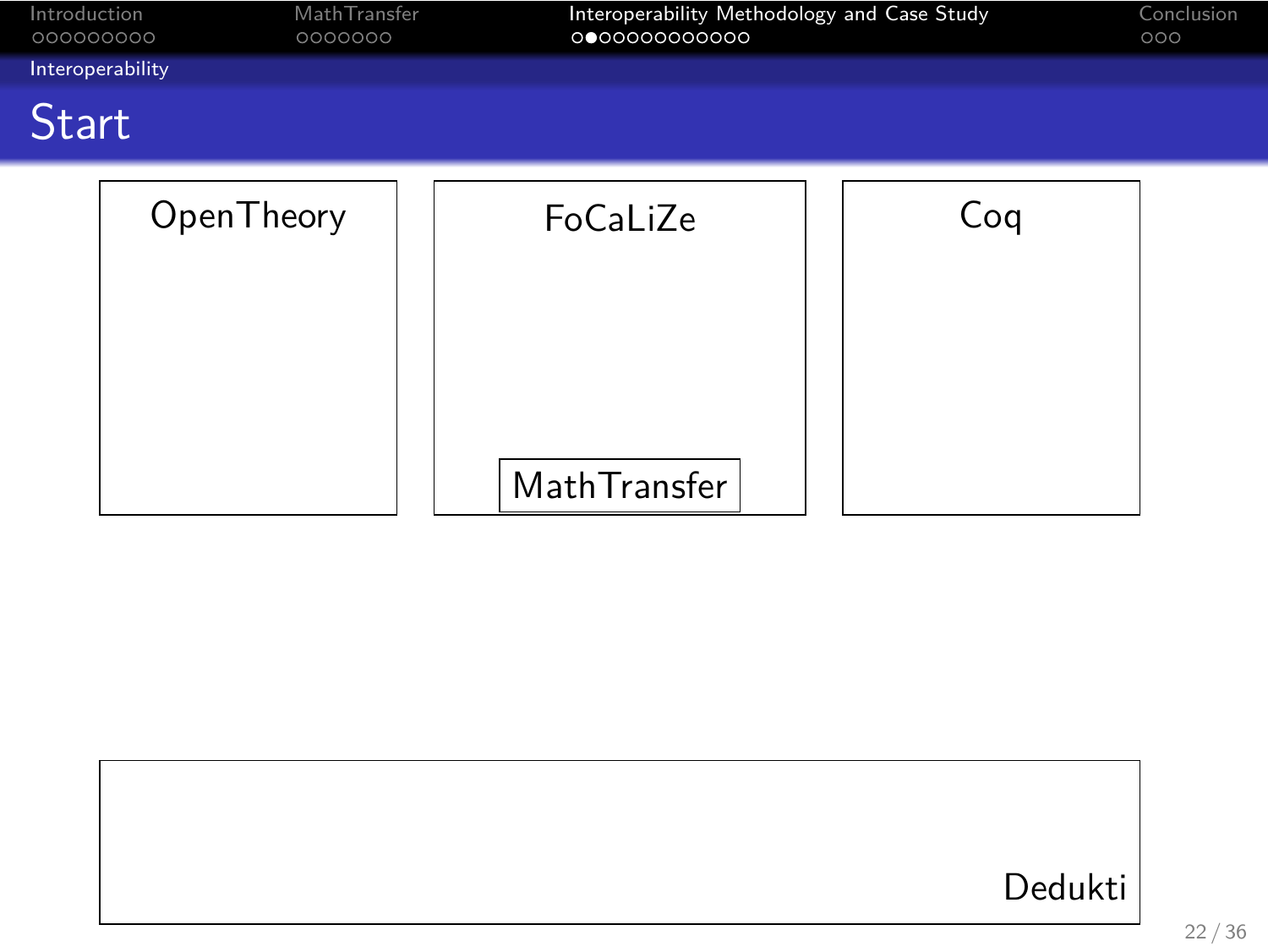| Introduction<br>000000000 | MathTransfer<br>0000000 | Interoperability Methodology and Case Study<br>000000000000 |     | Conclusion<br>000 |
|---------------------------|-------------------------|-------------------------------------------------------------|-----|-------------------|
| Interoperability          |                         |                                                             |     |                   |
|                           | Step $1/8$              |                                                             |     |                   |
|                           | OpenTheory              | FoCaLiZe                                                    | Coq |                   |
|                           |                         | MathTransfer                                                |     |                   |

|  | Dedukti |
|--|---------|
|  |         |
|  |         |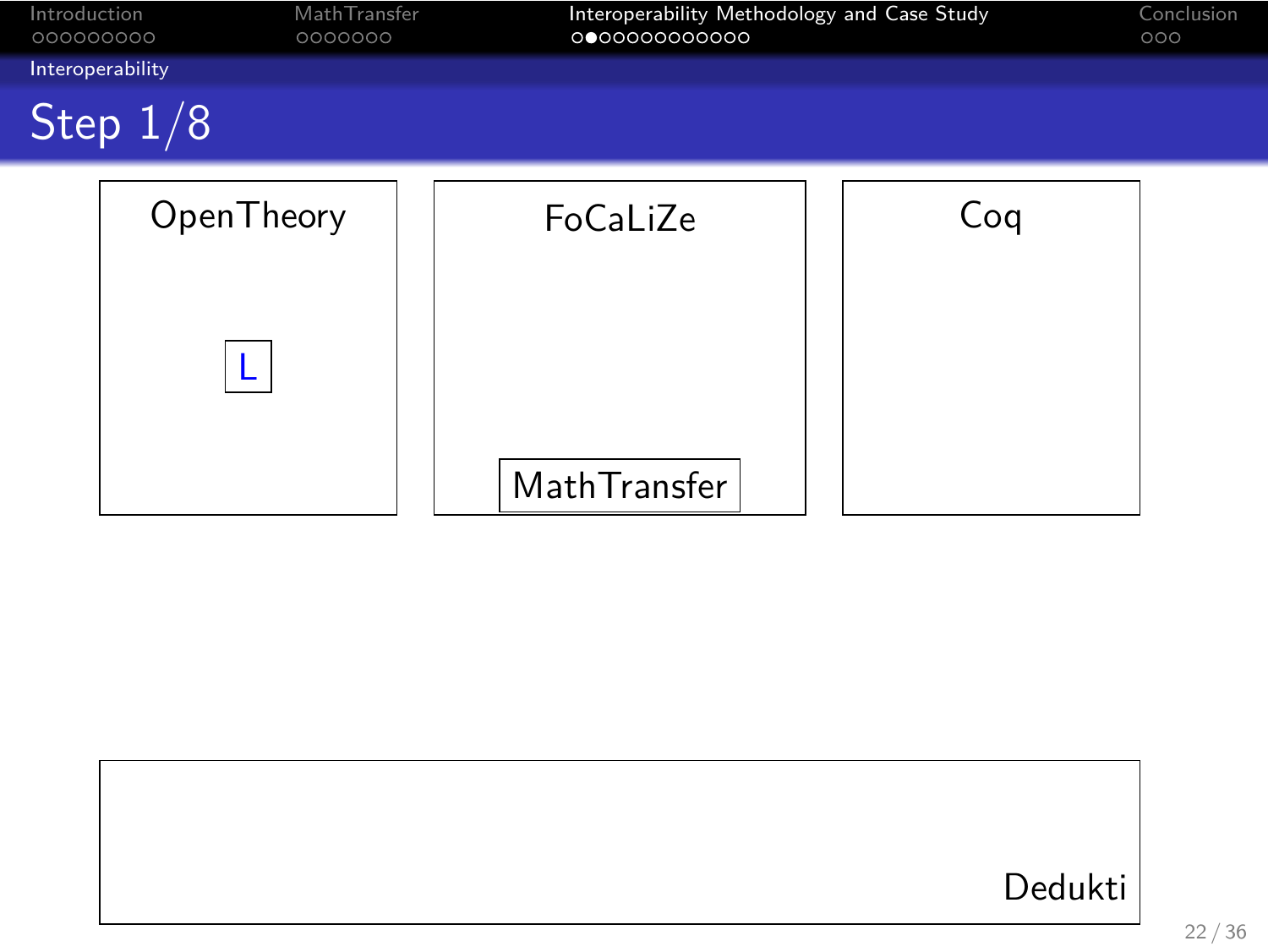Interoperability Step 1/8: Identify and prove the lemma in HOL

Introduction MathTransfer Interoperability Methodology and Case Study Conclusion

Prime Divisor Lemma

 $L := \forall n \neq 1$ *. ∃p.* prime(*p*)  $\land$  *p* | *n* 

Already proved in OpenTheory natural-prime library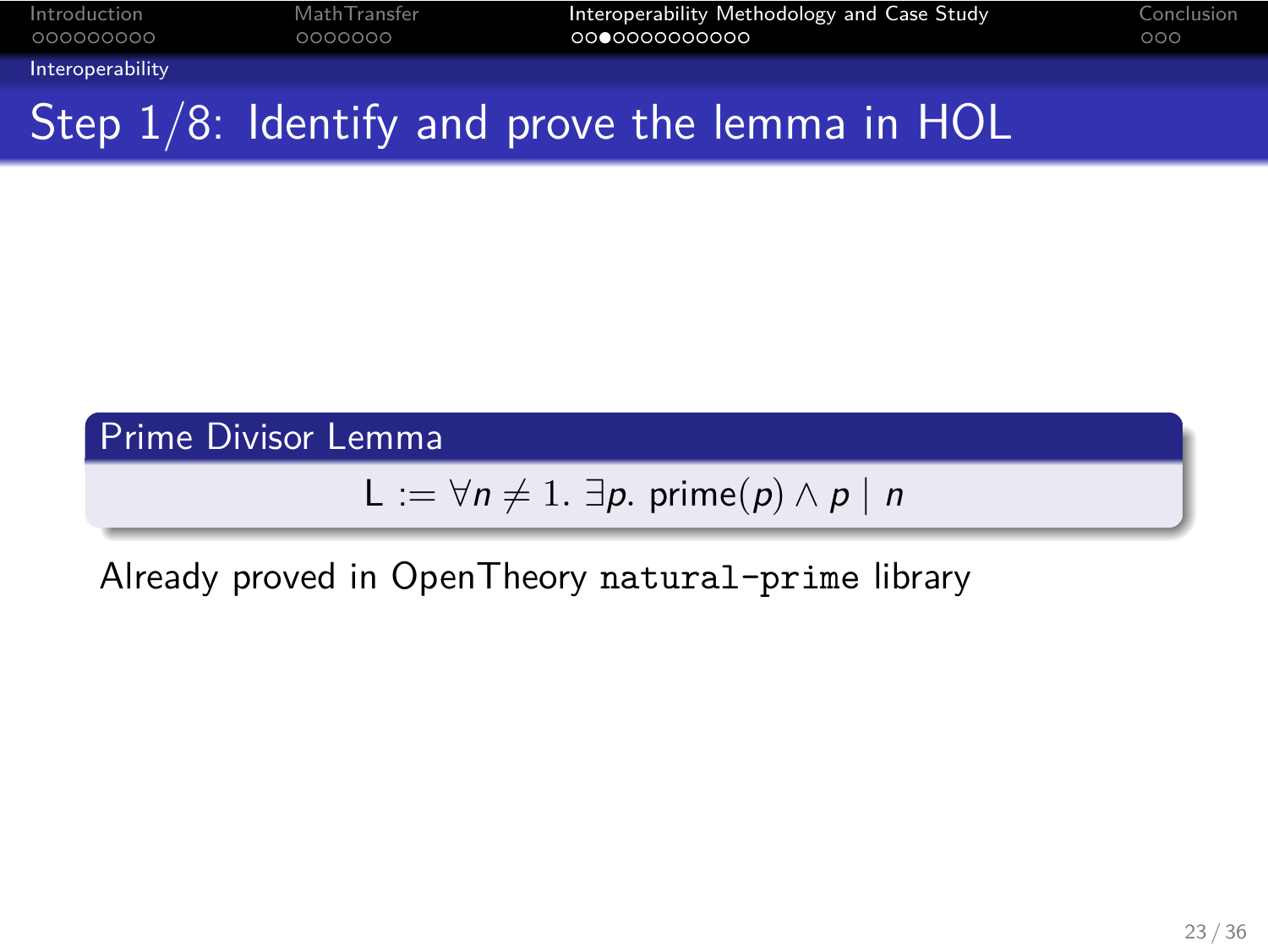| Introduction<br>000000000 | MathTransfer<br>0000000 | Interoperability Methodology and Case Study<br>000000000000 |     | Conclusion<br>000 |
|---------------------------|-------------------------|-------------------------------------------------------------|-----|-------------------|
| Interoperability          |                         |                                                             |     |                   |
|                           | Step $1/8$              |                                                             |     |                   |
|                           | OpenTheory              | FoCaLiZe                                                    | Coq |                   |
|                           |                         | MathTransfer                                                |     |                   |

|  | Dedukti |
|--|---------|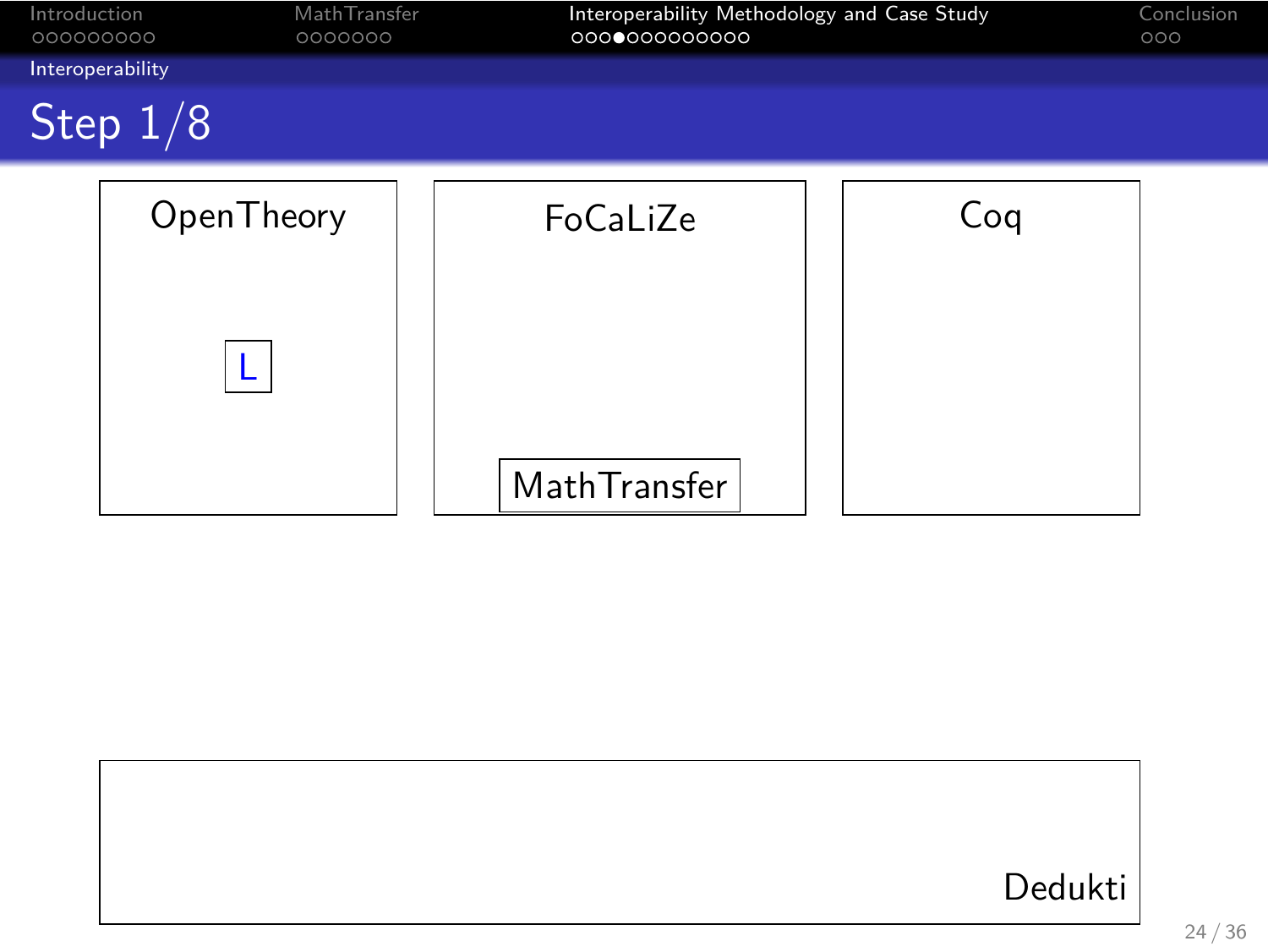

|  | Dedukti |
|--|---------|
|  |         |
|  |         |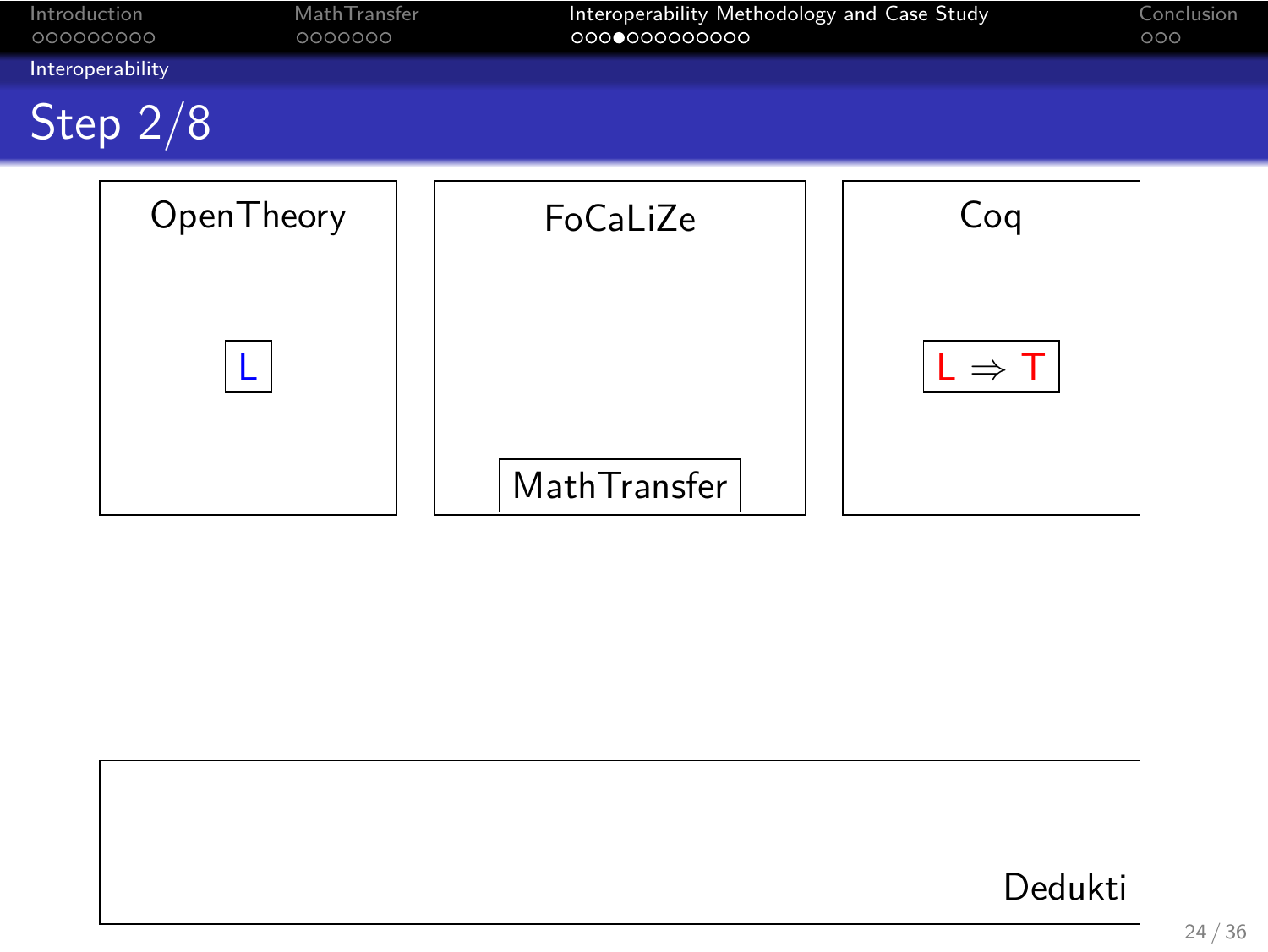```
Interoperability
Step 2/8: Prove L → T in Coq
   …
   Definition eratosthenes n := …
   Section correctness_proof.
   Hypothesis prime_divisor :
      forall n : nat, n < 1 ->
        exists p : nat, prime p /\ divides p n.
   Theorem correctness p n :
      In p (eratosthenes n) \langle - \rangle (p \langle = 2 + n \rangle ) prime p).
   Proof. … Qed.
   End correctness_proof.
```
Introduction MathTransfer Interoperability Methodology and Case Study Conclusion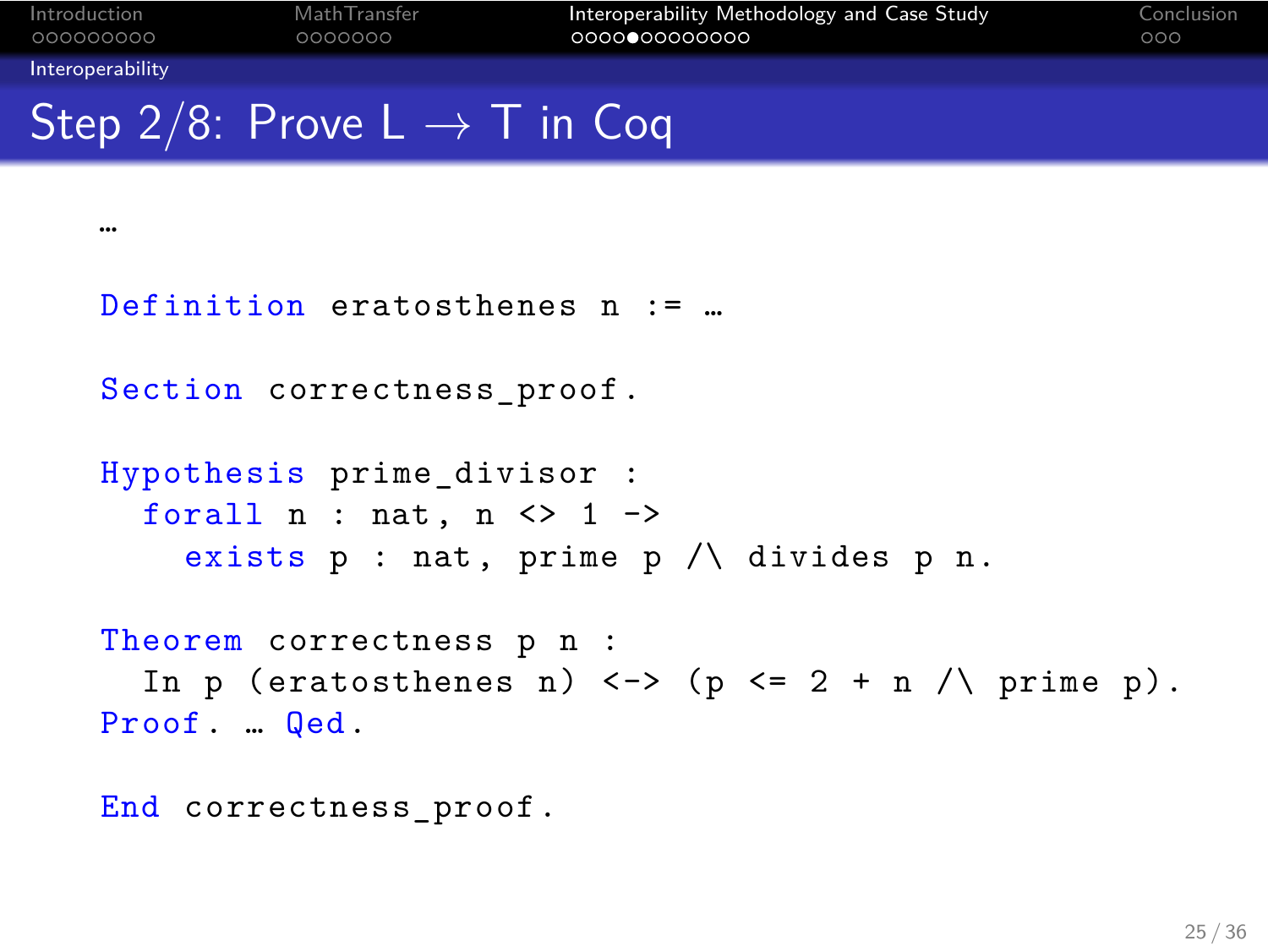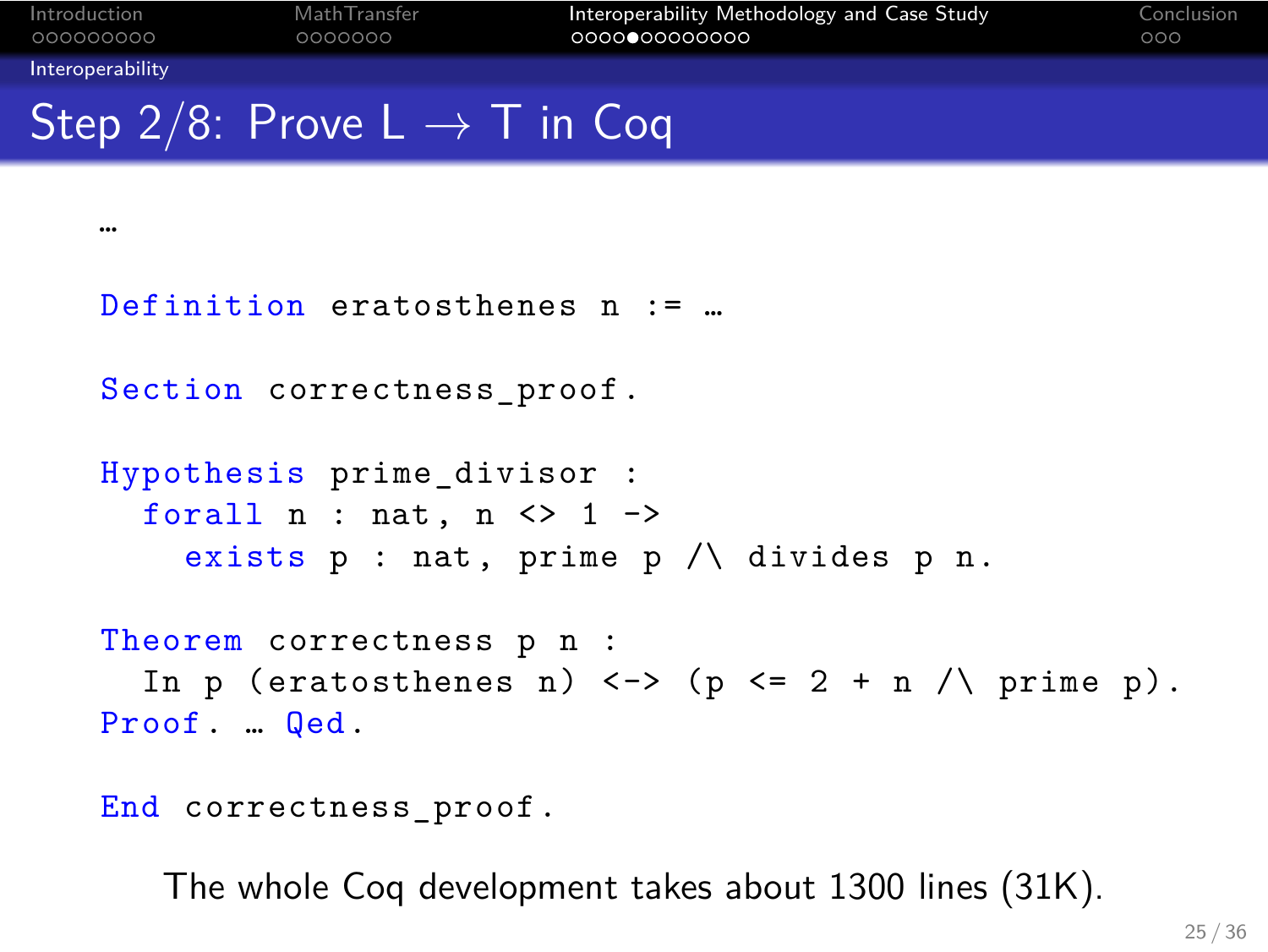

|  | Dedukti |
|--|---------|
|  |         |
|  |         |
|  |         |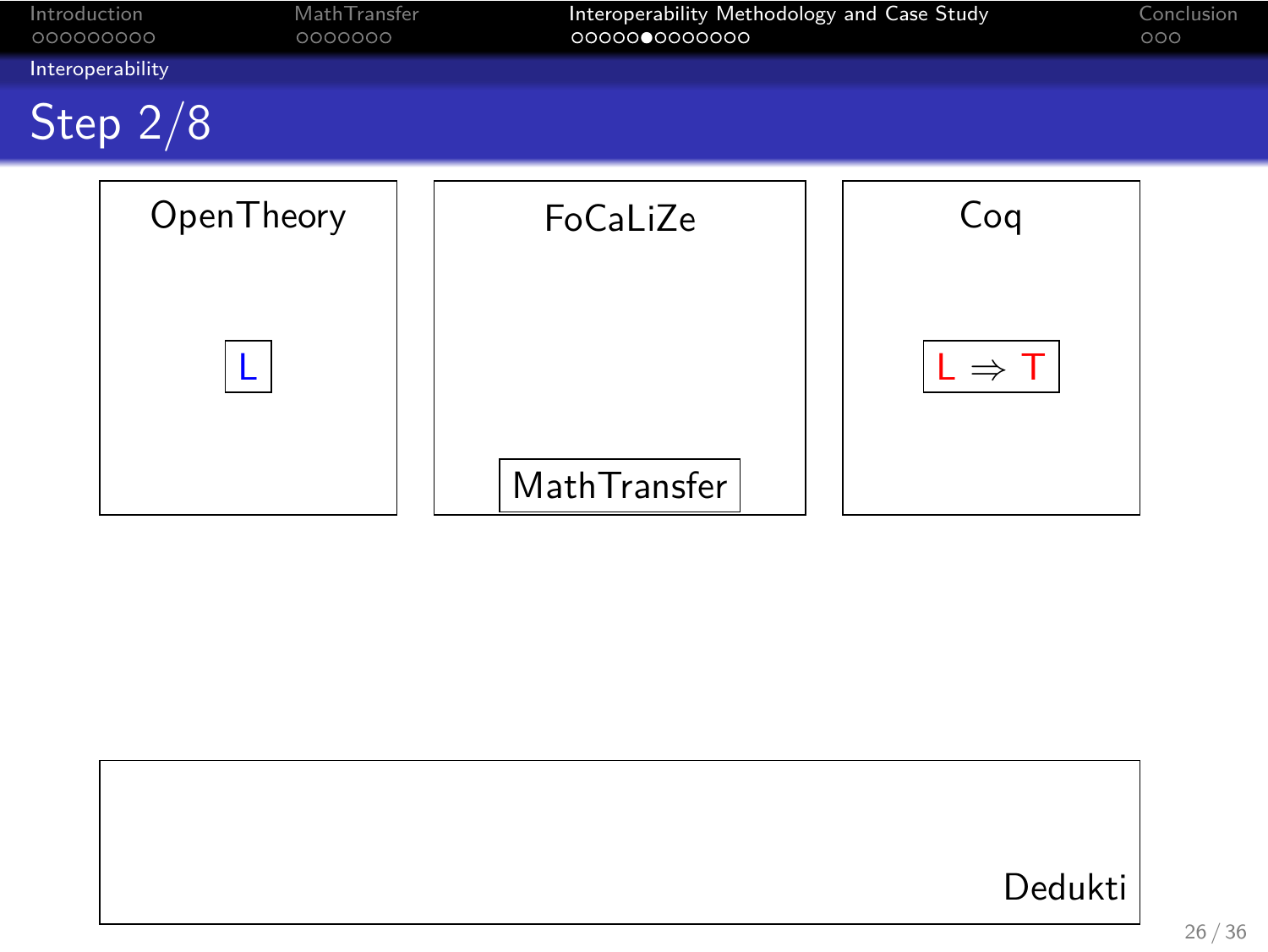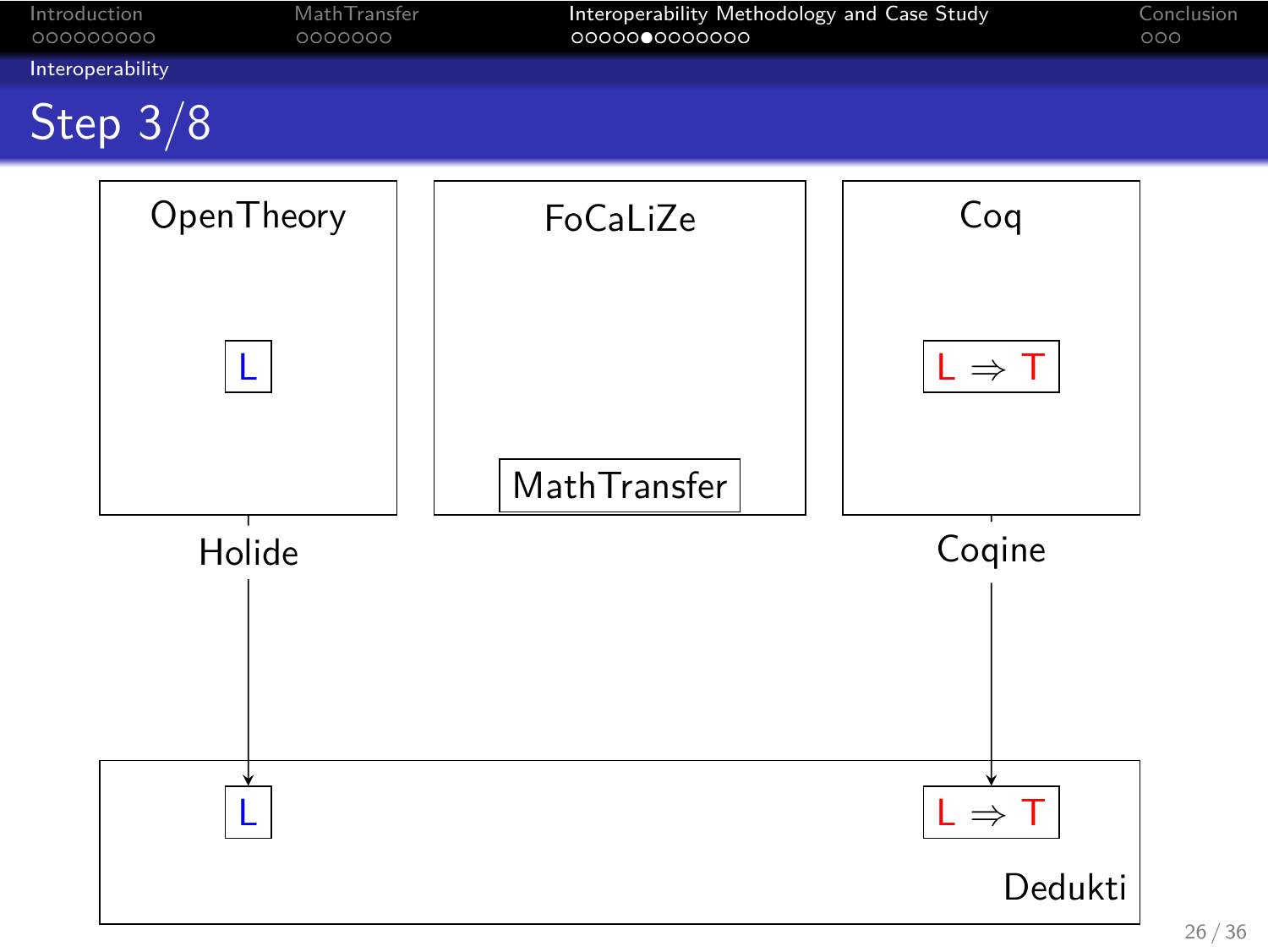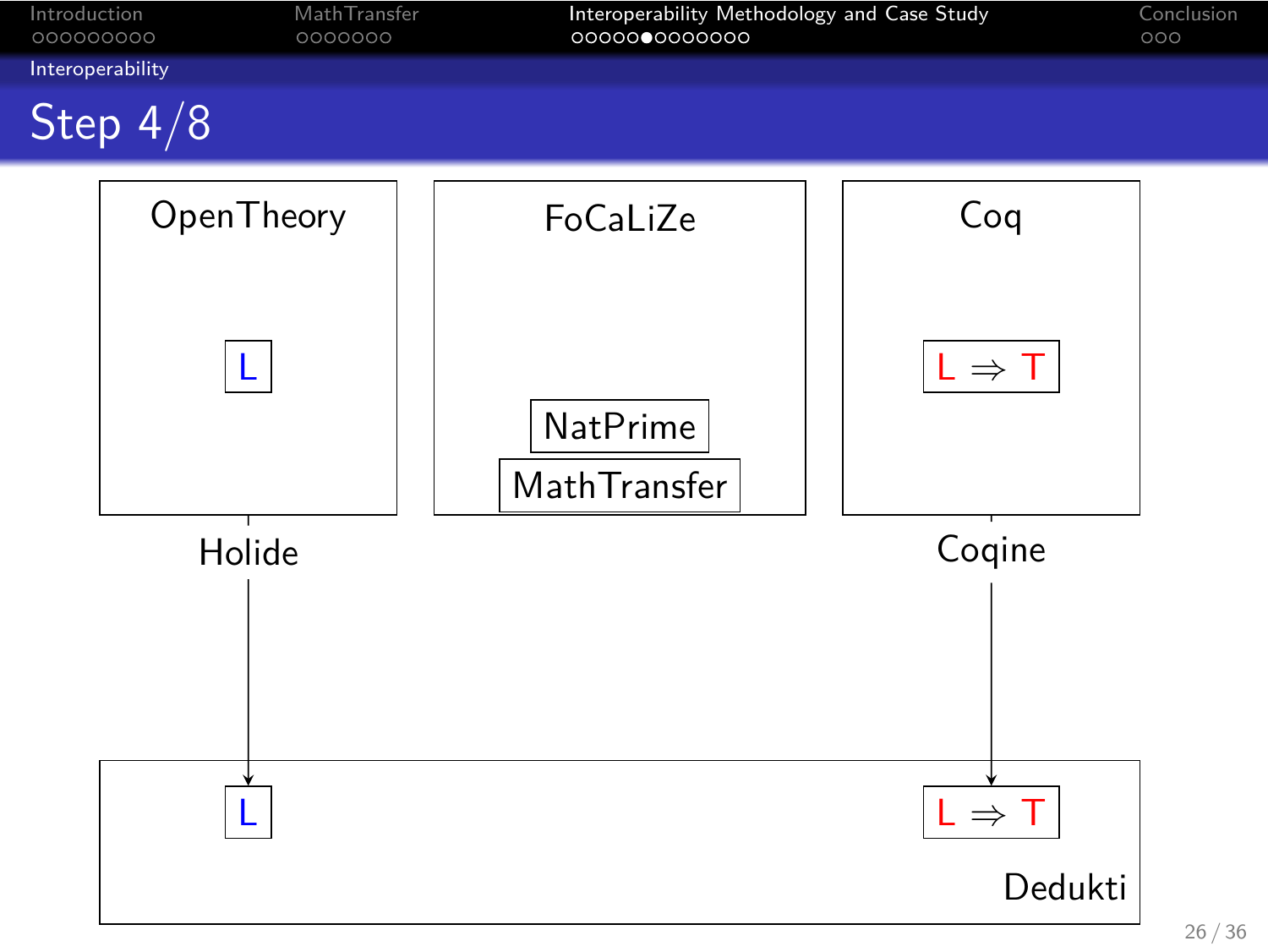#### Interoperability Step 4/8: Extend the MathTransfer hierarchies

Introduction MathTransfer Interoperability Methodology and Case Study Conclusion



- 3 new operations: divisibility, strict divisibility, and primality
- The morphism hierarchy is also extended
- Properties and transfer hierarchies do not need to be extended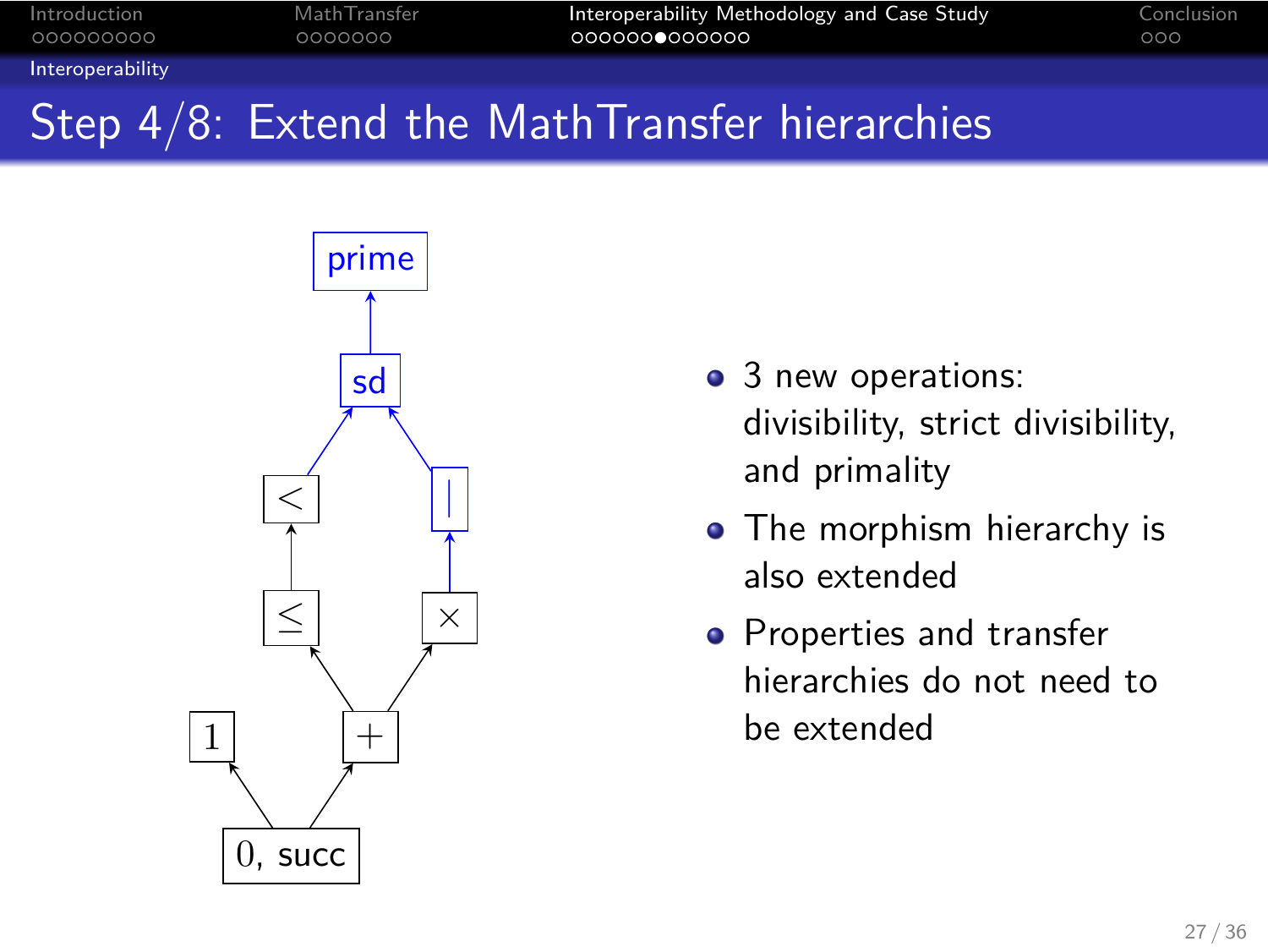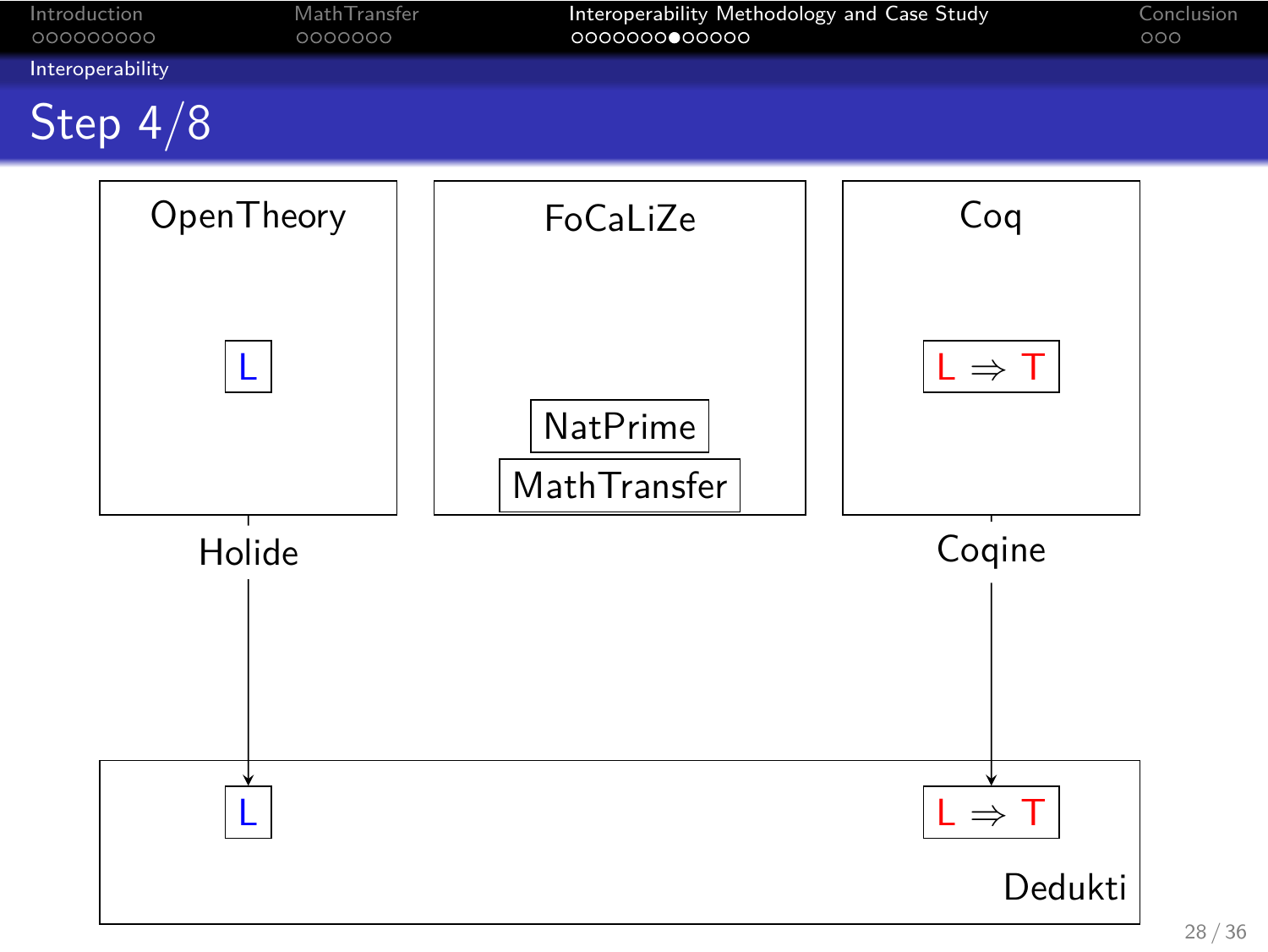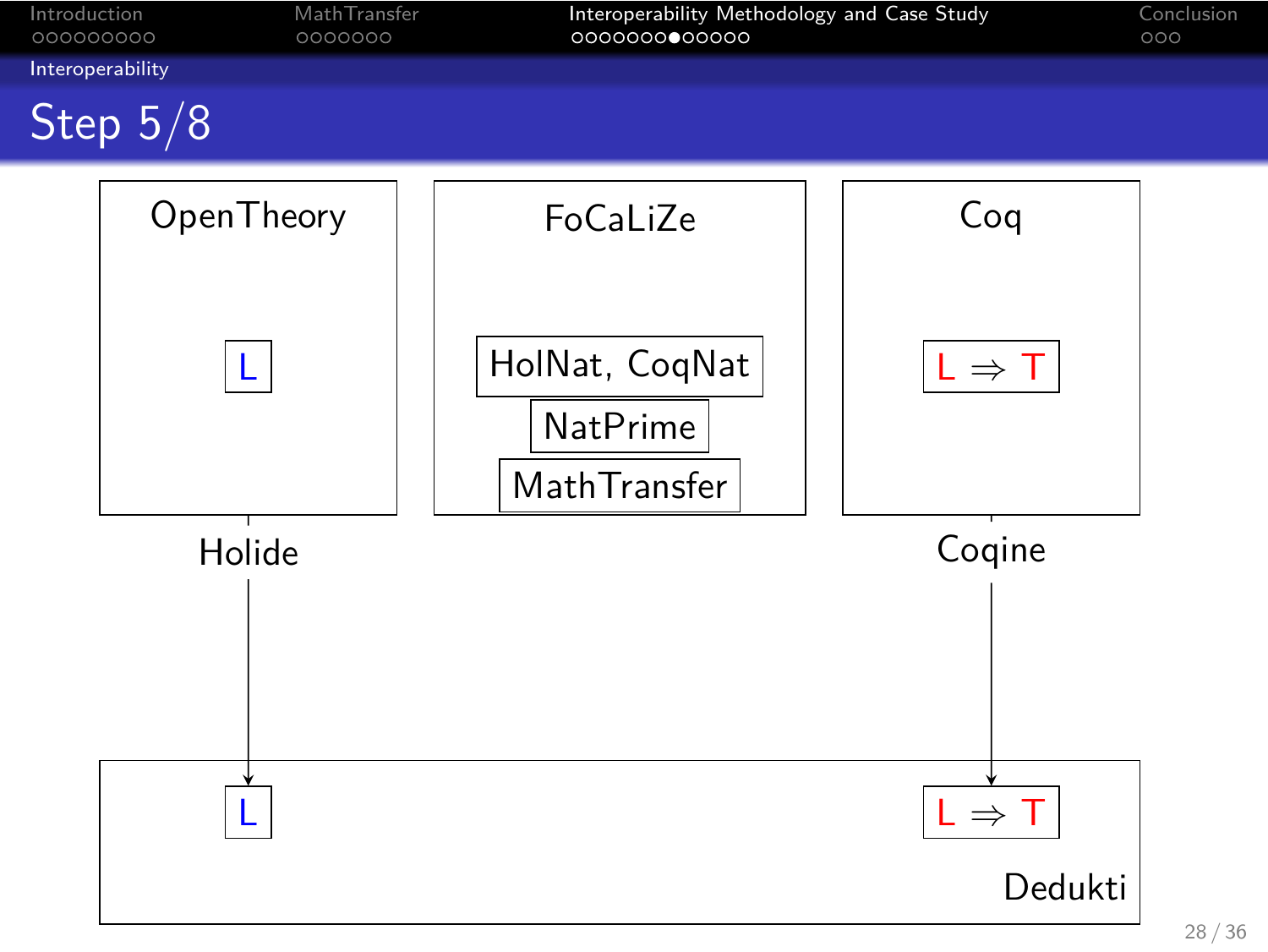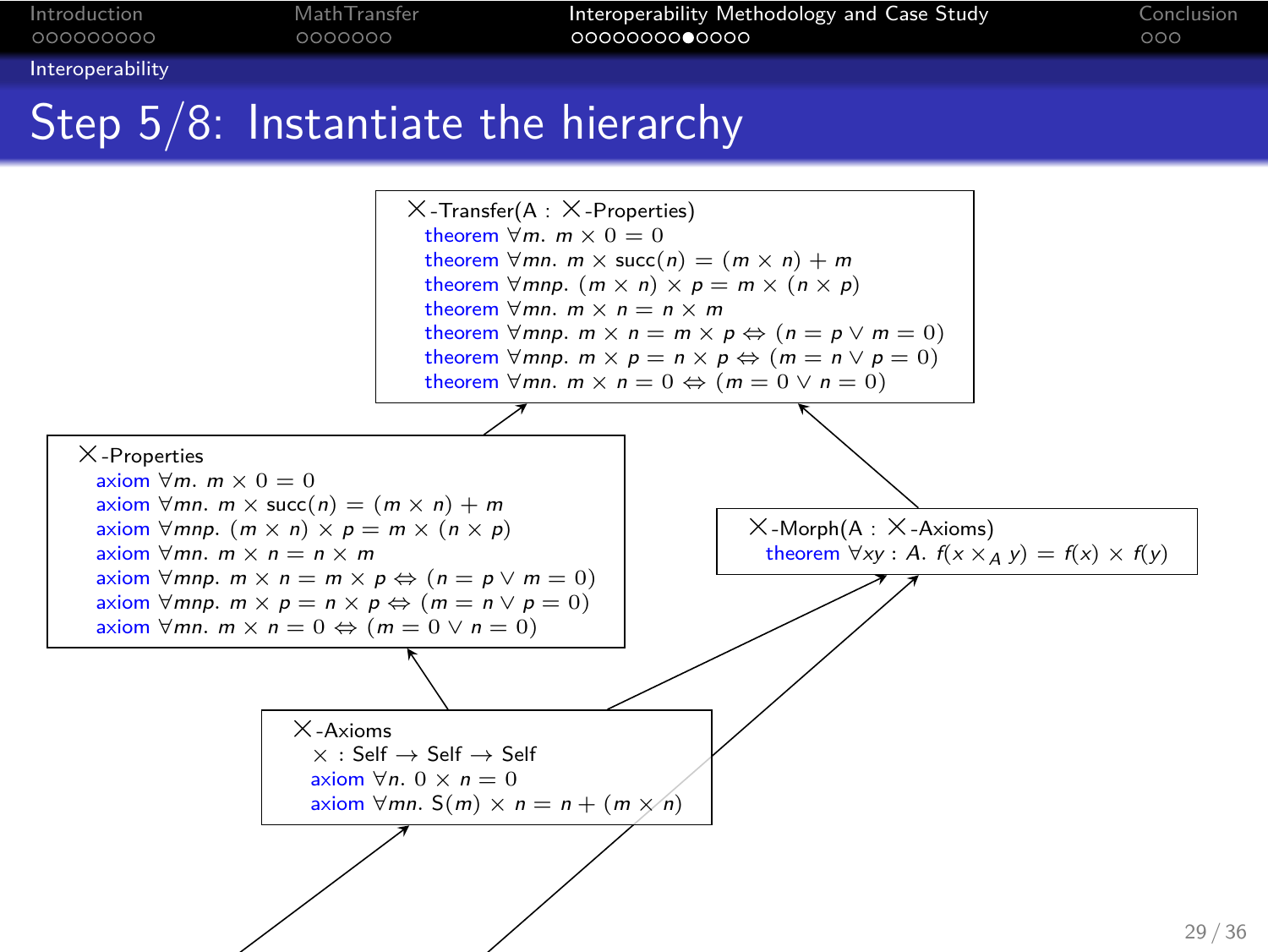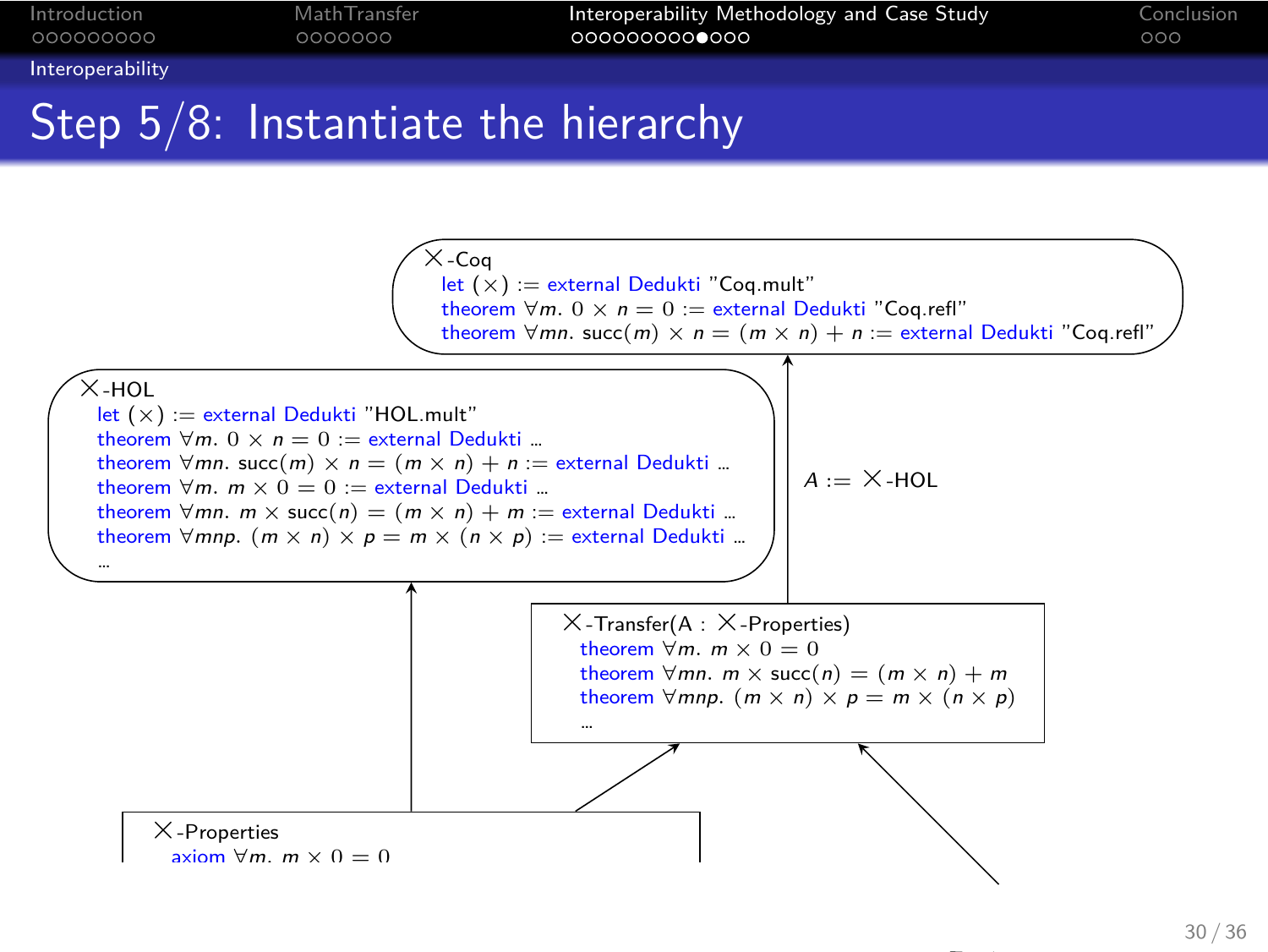## Introduction MathTransfer Interoperability Methodology and Case Study Conclusion Interoperability Step 5/8: Instantiate the hierarchy

- $\bullet$  Instantiation of the OpenTheory / Coq developments takes benefit of Zenon Modulo
	- Coq:  $S(m) \times n = n + (m \times n)$
	- $\bullet$  HOL:  $S(m) \times n = (m \times n) + n$
- Morphisms defined using polymorphic function iteration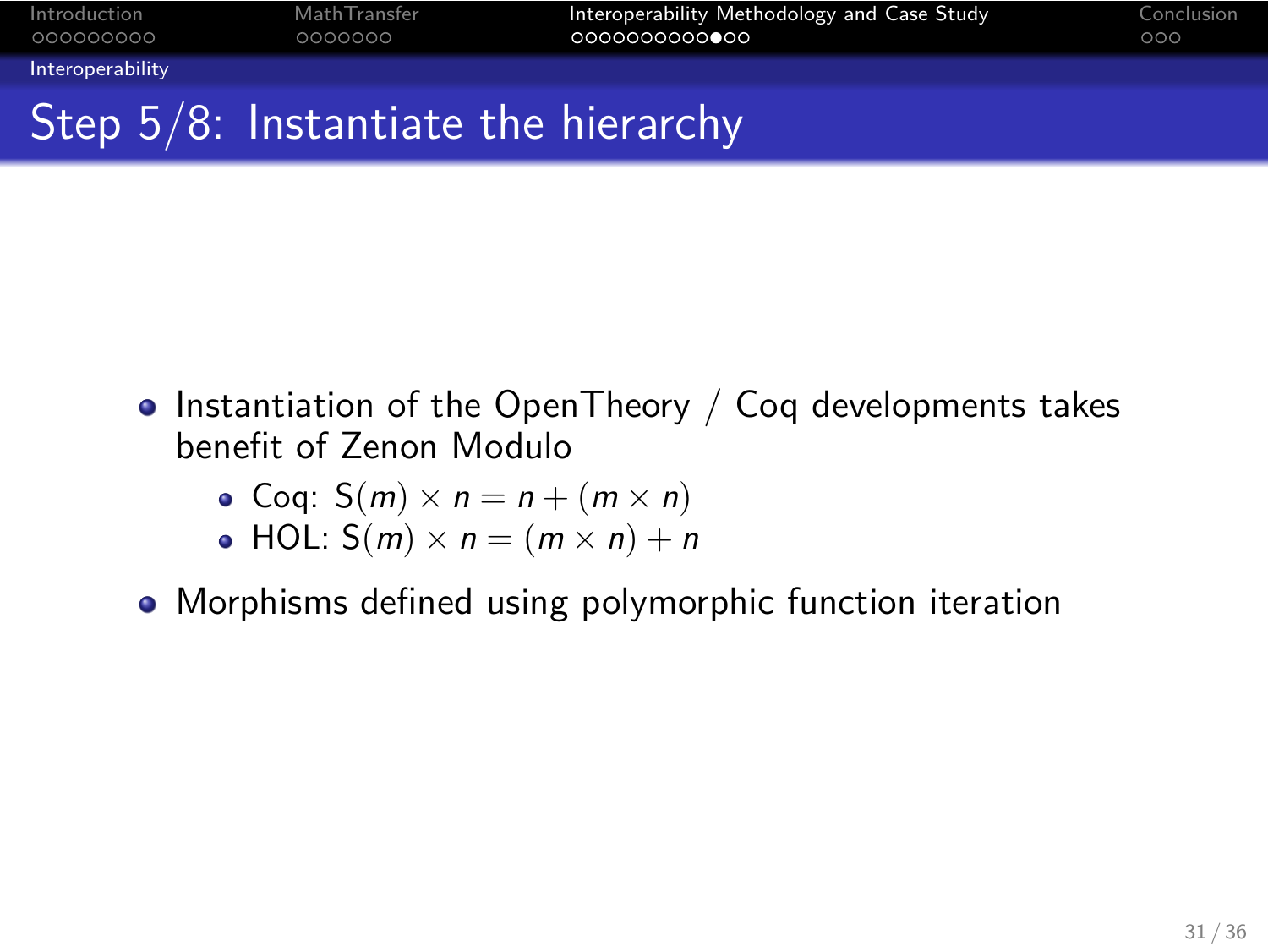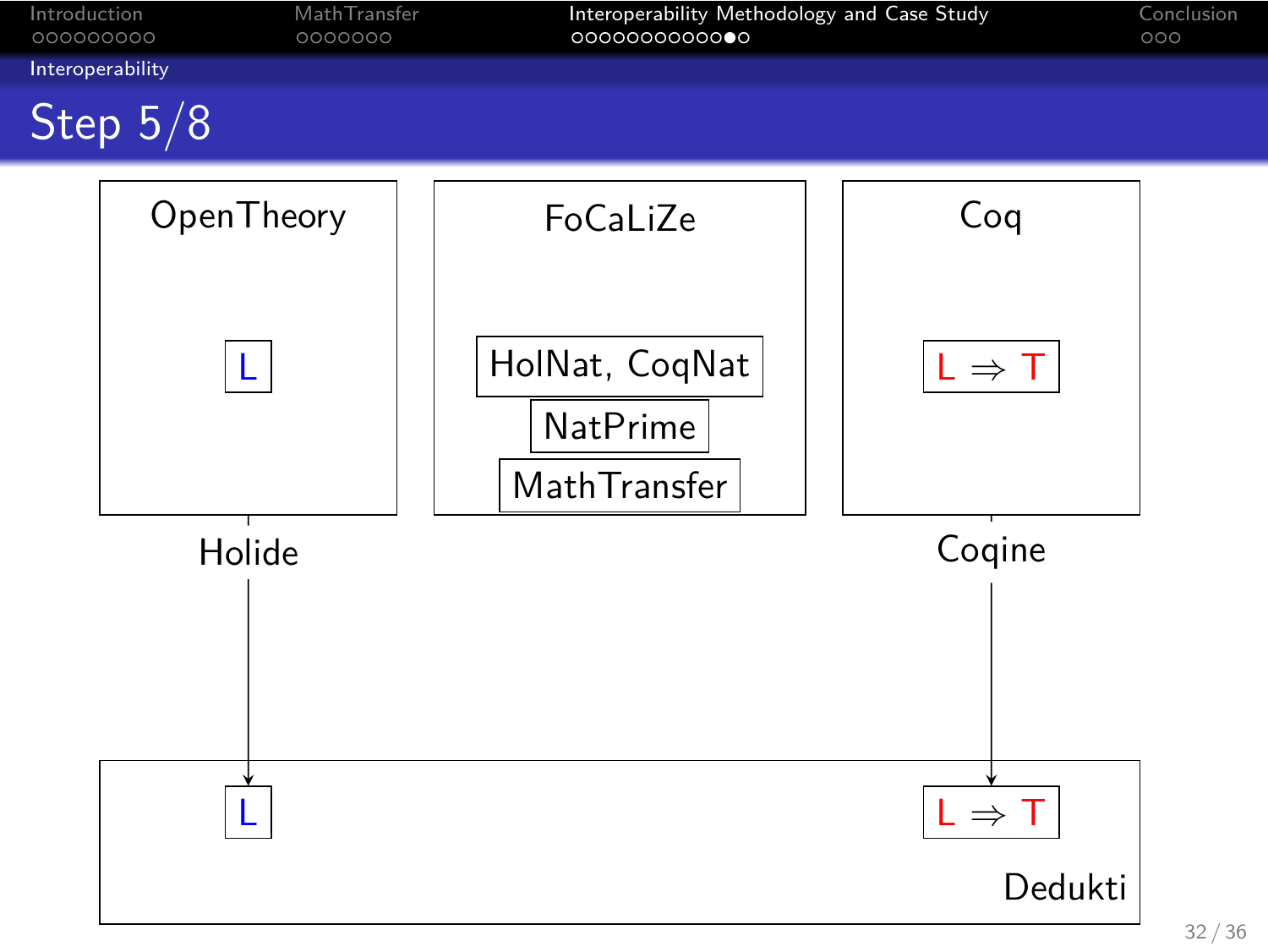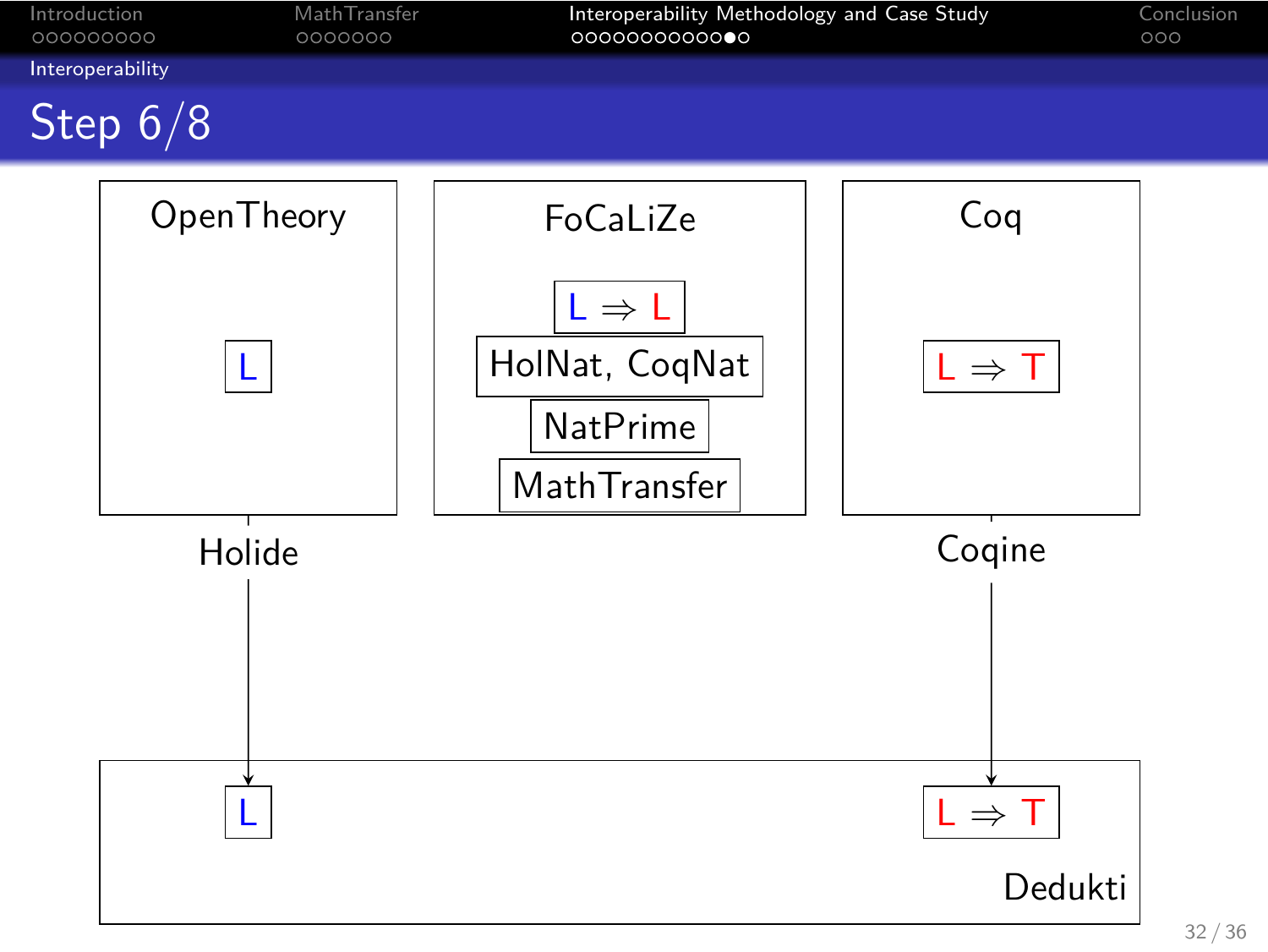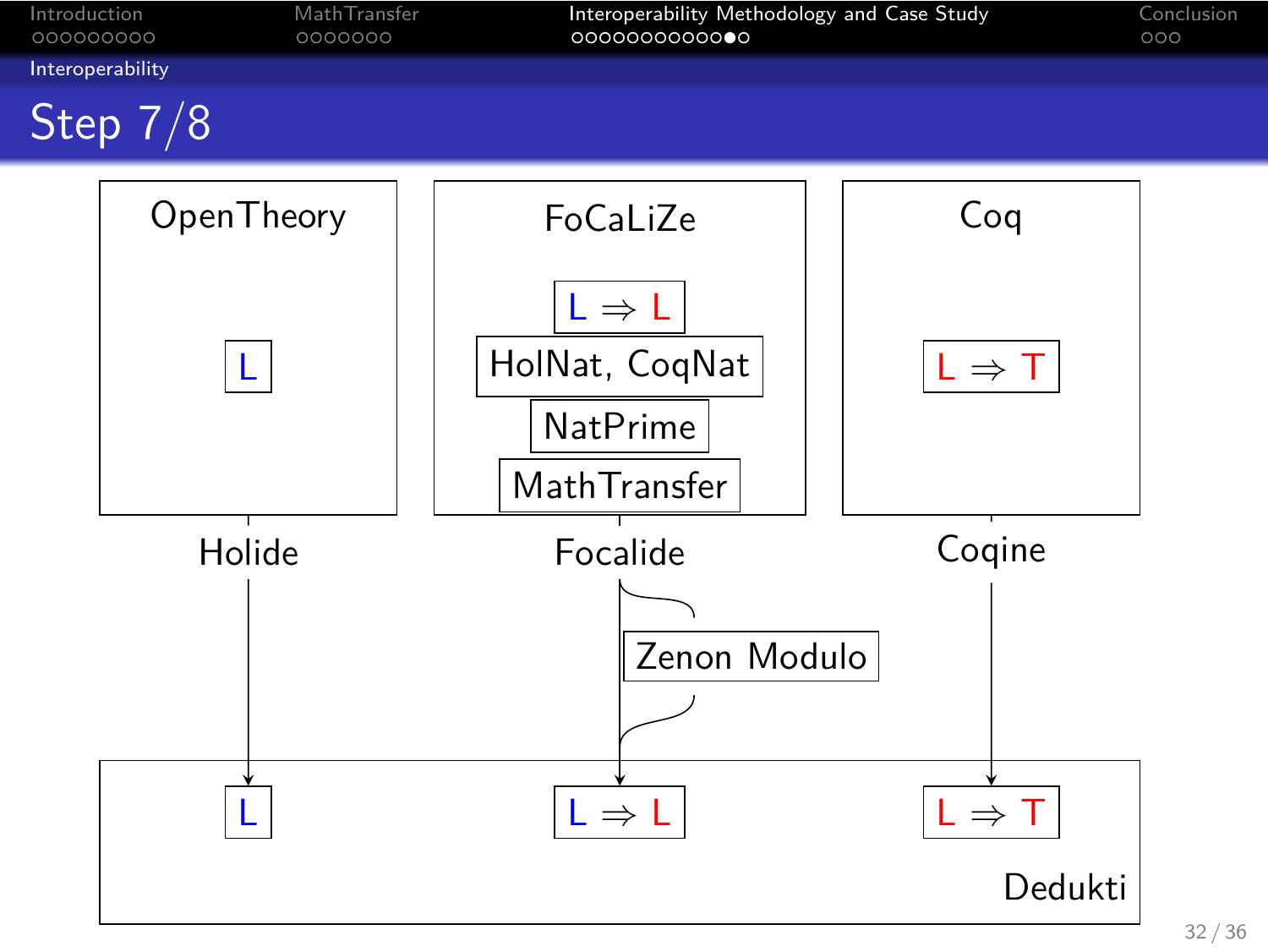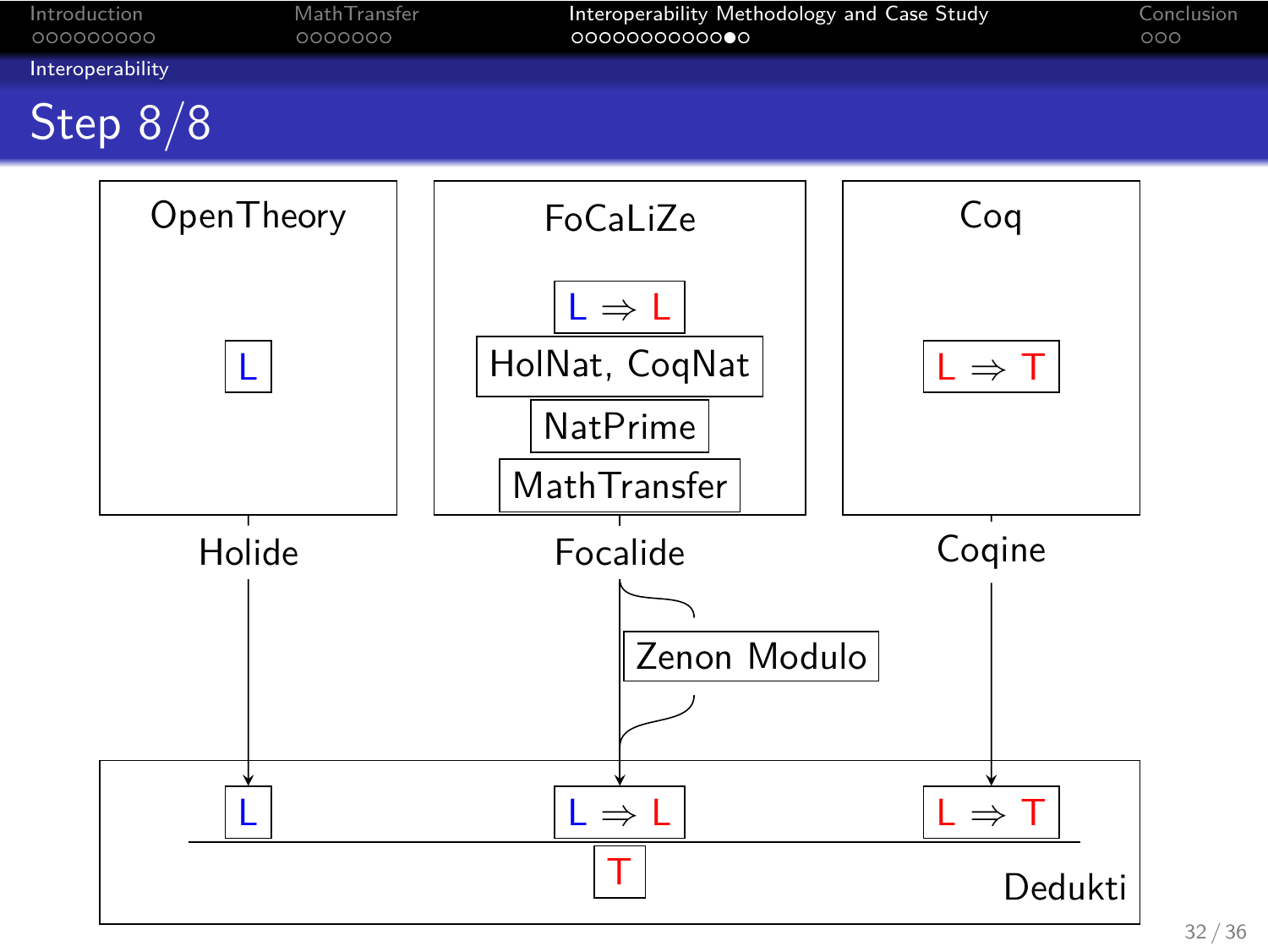

|                             |         | Cog FoCaLiZe Zenon Modulo Dedukti |    |
|-----------------------------|---------|-----------------------------------|----|
| Source Code                 | 31K 55K |                                   | ΟK |
| Generated Dedukti 828K 784K |         | 597K                              |    |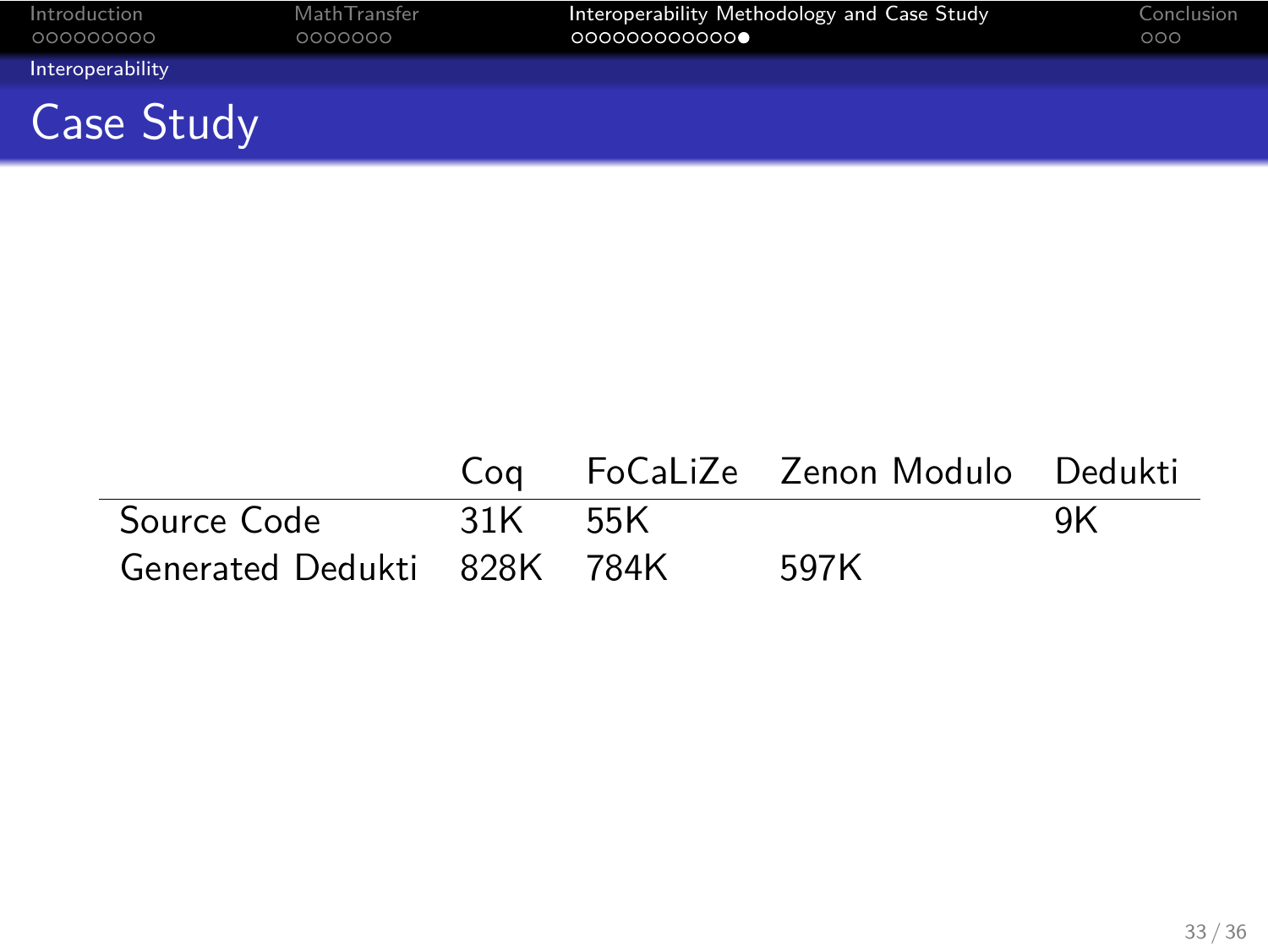#### Introduction MathTransfer Interoperability Methodology and Case Study Conclusion Conclusion Conclusion

- **•** Contributions
	- The MathTransfer Library
	- An Interoperability Methodology
	- $\bullet$  Case Study: Sieve of Eratosthenes in HOL + Coq
- Generic in the proof systems as long as they have:
	- Dedukti translators
	- Merged logics (A consistency of  $A \cup B$ )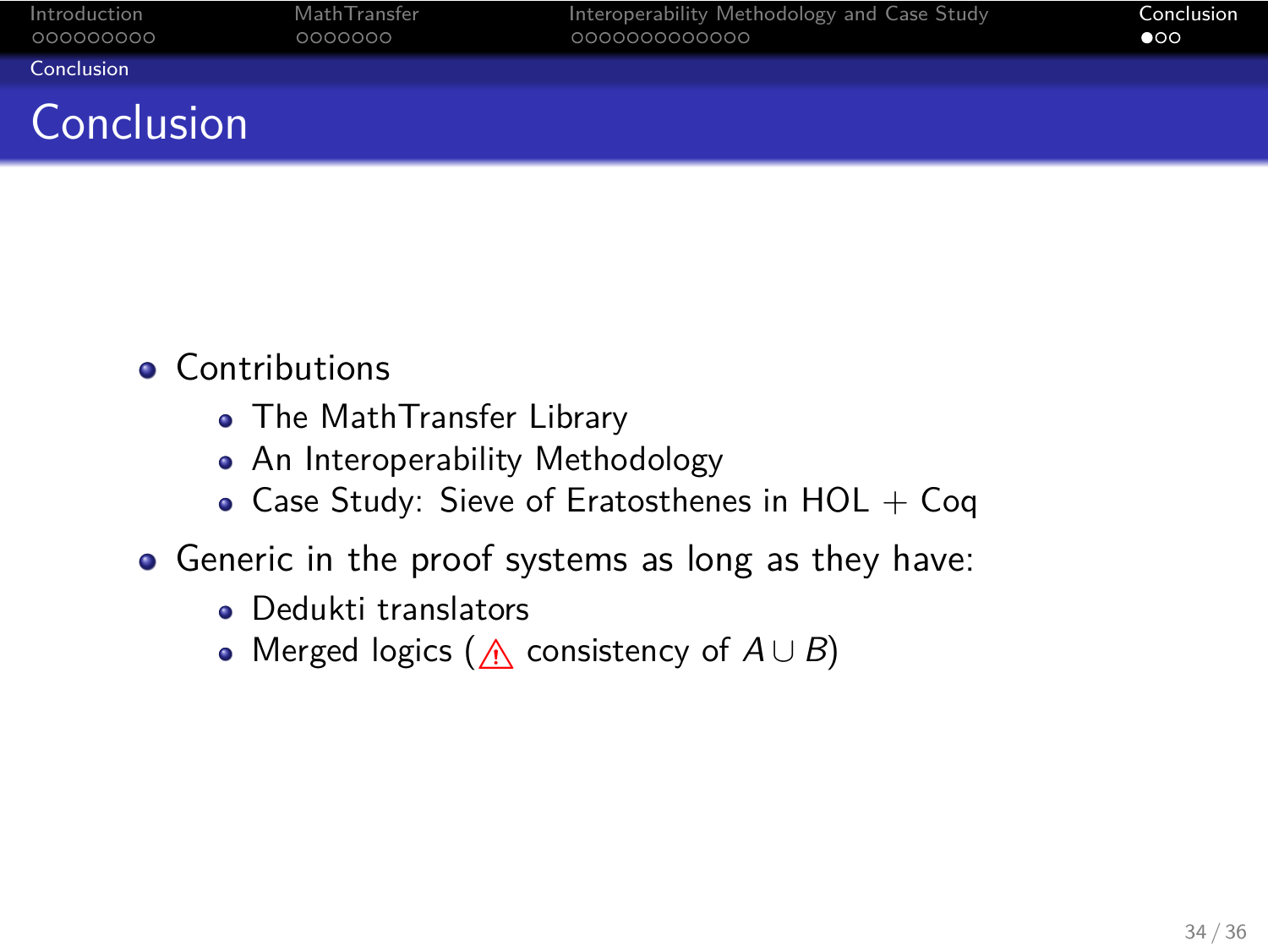### Introduction MathTransfer Interoperability Methodology and Case Study Conclusion Introduction<br>000000000<br>**Conclusion** Future Work

- $\bullet$  Extend the library  $(\mathbb{Z}, \mathbb{R}, \text{ algebra}, \text{data structures})$
- Plug other logics/translators
- Improve proof automation
- Automate the discovery of isomorphic structure across formal libraries
- Develop backward translators (ongoing work by Thiré)